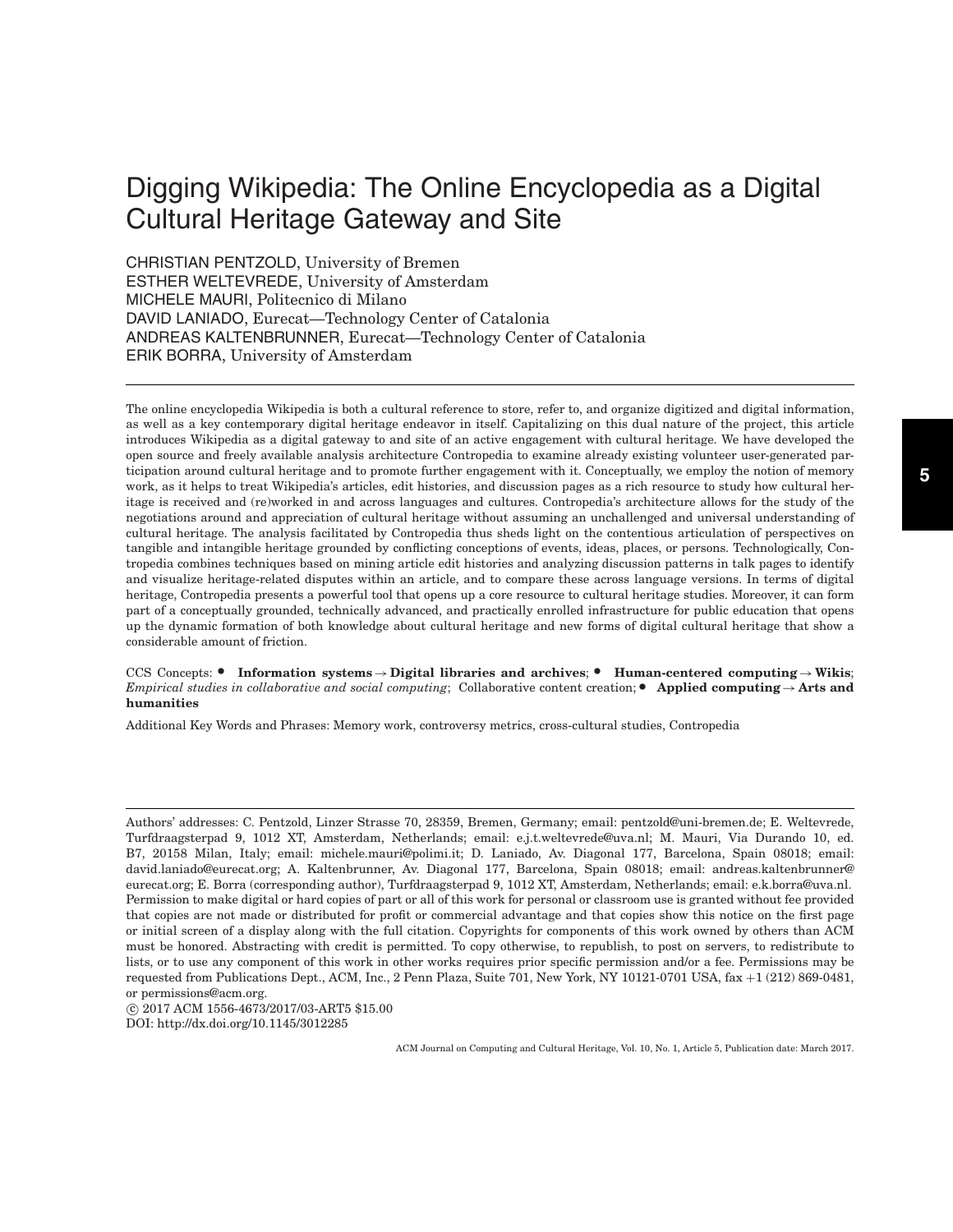5:2 • C. Pentzold et al.

#### **ACM Reference Format:**

Christian Pentzold, Esther Weltevrede, Michele Mauri, David Laniado, Andreas Kaltenbrunner, and Erik Borra. 2017. Digging Wikipedia: The online encyclopedia as a digital cultural heritage gateway and site. J. Comput. Cult. Herit. 10, 1, Article 5 (March 2017), 19 pages.

DOI:<http://dx.doi.org/10.1145/3012285>

#### 1. INTRODUCTION

The global cultural heritage movement arguably follows two cardinal ambitions: on the one hand, to preserve the physical property as well as the nonphysical aspects of cultures, an aim pursued by many local, national, and transnational activities [\[Gillman 2010\]](#page-16-0). On the other, there are tendencies to treat these items and ideas as "resources." The appraisal of cultural heritage consequently involves a range of initiatives that seek to interact with the legacies of artifacts as well as systems of value and meaning [\[Appadurai 1986;](#page-16-1) [King 2013;](#page-17-0) [Lowenthal 1985\]](#page-17-1). Rather than taking cultural heritage as merely consisting of storable entities, it comes to play a crucial role in relation to past and contemporary civilizations that encompass all sorts of tangible and intangible creations. Hence, besides questions of conservation and ownership, we find numerous political, legal, pedagogical, and technological projects to make cultural heritage accessible and to draw people into an active engagement with the objects and thoughts that constitute cultures [\[Smith 2006\]](#page-17-2).

From this background, the focus of this article is on the online encyclopedia Wikipedia. In terms of cultural heritage, encyclopedias are material and intellectual manifestations of cultural patrimony in their own right [\[Darnton 1987\]](#page-16-2). As such, these publications are veritable achievements perpetuating a society's abundance and orientation. Furthermore, they are pivotal access points to cultural heritage, as they open up and order a realm of knowledge about objects and concepts worth retaining [\[Burke](#page-16-3) [2012\]](#page-16-3). In this regard, Wikipedia can be seen as both a cultural reference to store, refer to, and organize digitized and digital information as well as a key contemporary digital heritage endeavor in itself.

The engagement with cultural heritage on Wikipedia takes places in various forms and at different venues across the project. Apart from different language versions of articles, which often also demarcate cultural fault lines, diverse and commonly divergent positions are brought forth within single articles, too. For instance, entries about material manifestations of cultural heritage such as the Elgin Marbles, Al-Aqsa Mosque, Priam's Treasure, or Bamiyan Buddhas have, not surprisingly, been permeated with cognate discussions about their significance, custody, and protection. Likewise, entries on intangible events, concepts, or ideas such as the different language versions of marriage, *Zwarte Piet* (Black Pete), or bullfighting give way to contested perspectives on traditions, customs, or beliefs. However, also less obviously culturally sensitive entries such as those about local food like feta, Shopska salad, or hummus showcase disputed narratives around origin and cultural authority.<sup>[1](#page-1-0)</sup> Consequently, in this article, we argue that the analysis of Wikipedia articles, their edit histories, and discussions (on so-called talk pages accompanying, by default, all articles) as well as the interlingual comparison of articles may lay bare conflictual contemporary stances and historical references around cultural heritage.

In this article, we thus introduce Wikipedia as a digital gateway to and site of the active engagement with cultural heritage. Although there are several significant innovations for heritage-oriented computer-based applications within professional archaeological or museum contexts [\[Giaccardi 2012;](#page-16-4) [Katz et al. 2011\]](#page-17-3), we propose the open source and freely available analysis architecture Contropedia

<span id="page-1-0"></span><sup>1</sup>Some of these examples are further elaborated in this article. The other examples can be found at http://contropedia.net/ demo/index.php?

ACM Journal on Computing and Cultural Heritage, Vol. 10, No. 1, Article 5, Publication date: March 2017.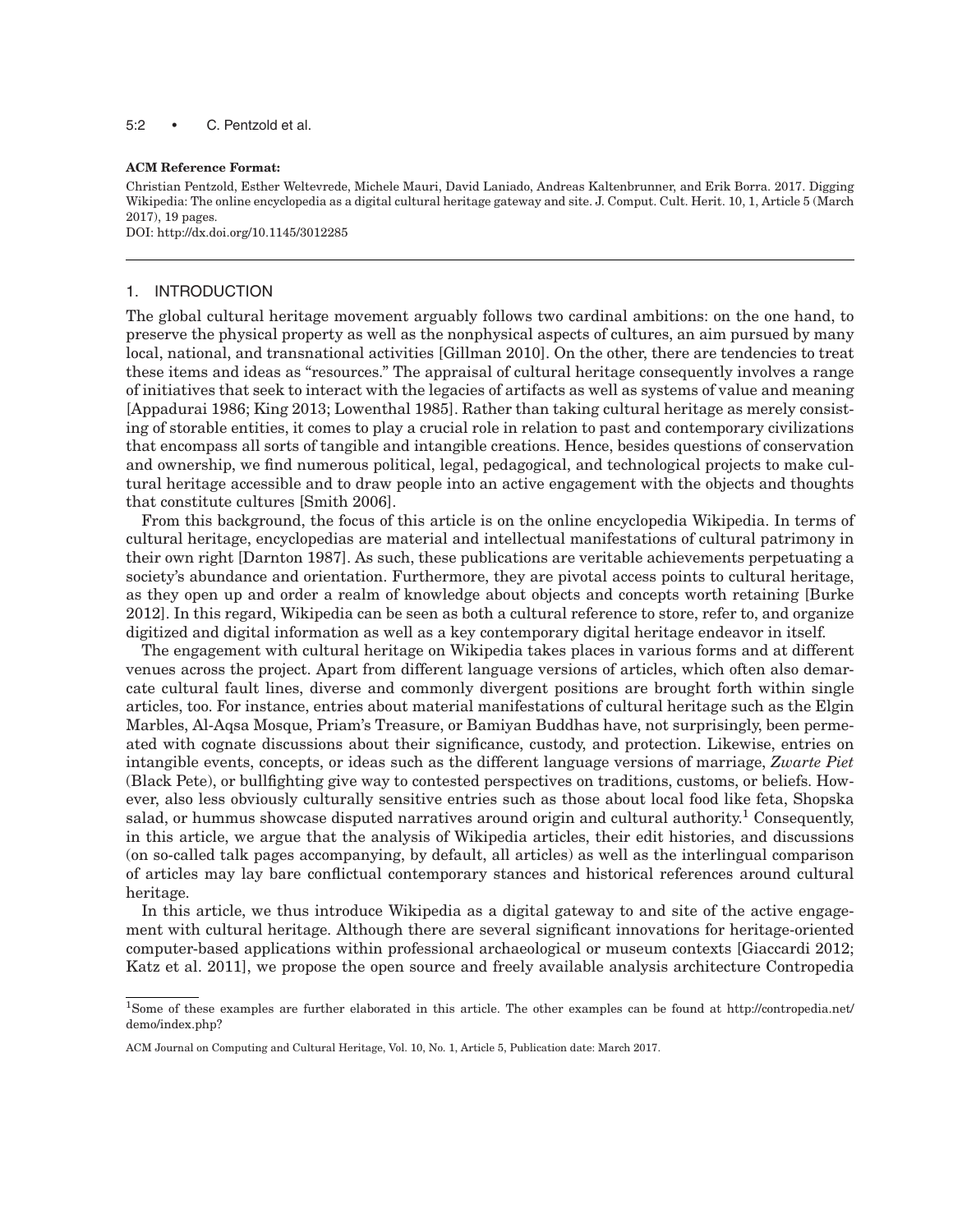to examine already existing volunteer user-generated participation around cultural heritage and to promote further engagement with it [\[Borra et al. 2015\]](#page-16-5). In terms of digital heritage technology, Contropedia presents a powerful tool that opens up a core resource to cultural heritage studies and thus contributes to ongoing efforts in supporting and managing the use of facilities and applications in the digital heritage sector. In line with digital methods' proposition to repurpose data and functionalities within already existing digital resources and platforms [\[Rogers 2013a;](#page-17-4) [Weltevrede 2016\]](#page-18-0), Contropedia allows for studying the negotiations around and appreciation of cultural heritage. In light of the common archaeological practice of excavating buried sites, but also in reference to data mining approaches, we might therefore speak, somewhat metaphorically, of "digging Wikipedia."

Instead of assuming an unchallenged and universal understanding of cultural heritage, the investigation made possible through such an approach sheds light on the contentious articulation of perspectives on tangible and intangible heritage grounded by conflicting conceptions of events, ideas, places, or persons across linguistic boundaries [\[Ashworth et al. 2007;](#page-16-6) [Harrison 2009;](#page-17-5) [Sandis 2014\]](#page-17-6).

## 2. UNDERSTANDING WIKIPEDIA AS A DIGITAL GATEWAY TO AND SITE OF CULTURAL HERITAGE

Thinking of Wikipedia as an encyclopedia and a collaborative project that involves editors in more than 250 languages to contribute to "the sum of all human knowledge" [\[Miller 2004\]](#page-17-7), we zoom in on the knowledge production manifested in the edit histories and talk pages of Wikipedia articles to gain insights into the ways stances about particular cultural heritage resources are negotiated and presented. The history page logs each edit and its author, and the talk page is the parallel space for discussion about the contents of an article. We depart from the insight that Wikipedia's articles, edit histories, and talk pages offer a rich resource to study how cultural heritage is received and (re)worked in and across different cultures and languages by employing the notion of memory work.

## 2.1 Conceptualizing Memory Work Around Cultural Heritage

Through active engagement with cultural heritage artifacts, people learn about their physical properties and semantic dimensions. Establishing a connection to preserved objects and attributes, people can also come in touch with wider historical contexts of cultural institutions and forms of organization in which artifacts once had their place and certain ideas were widely taken for granted. Moreover, this active engagement and participation is not only a backward-looking enterprise but invites one to recognize how contemporary societies share and pass on memories around their tangible and intangible cultural heritage.

Acknowledging this "productive remembering" [\[Huyssen 2003,](#page-17-8) p. 27] of cultural heritage in light of present concerns can capitalize on concepts of cultural memory and memory work in particular [\[Benton](#page-16-7) [2010;](#page-16-7) [Samuel 2012\]](#page-17-9). Since the very beginnings of human civilization, collective memories have been constituted and passed down through cultural heritage as they form part of social acts of commemoration. Over the past two decades, the theoretical and empirical interest in the construction, transfer, and contestation of memories has become a key area of research not only in the newly established field of memory studies but also in humanities and social sciences at large using different yet related concepts of collective, cultural, or national memory (e.g., see Erll Nünning and Young  $[2008]$  and [Olick](#page-17-10) [and Robbins \[1998\]\)](#page-17-10). There, memory is commonly defined as "the present past" [\[Terdiman 1993,](#page-18-1) p. 8], which echoes the classical insights of [Halbwachs \[1992\]](#page-17-11) into the constitution of the past in terms of present worldviews and concerns. Hence, studying the active engagement with cultural heritage through the lens of memory assumes that people communicate and challenge their understandings of and engagement with historical objects, persons, and events. Through their memory-related practices, they build up and retain a sense of collectivity and relate to different collectives by imagining others as a commemorative community or nation by sharing memories with others or by constructing the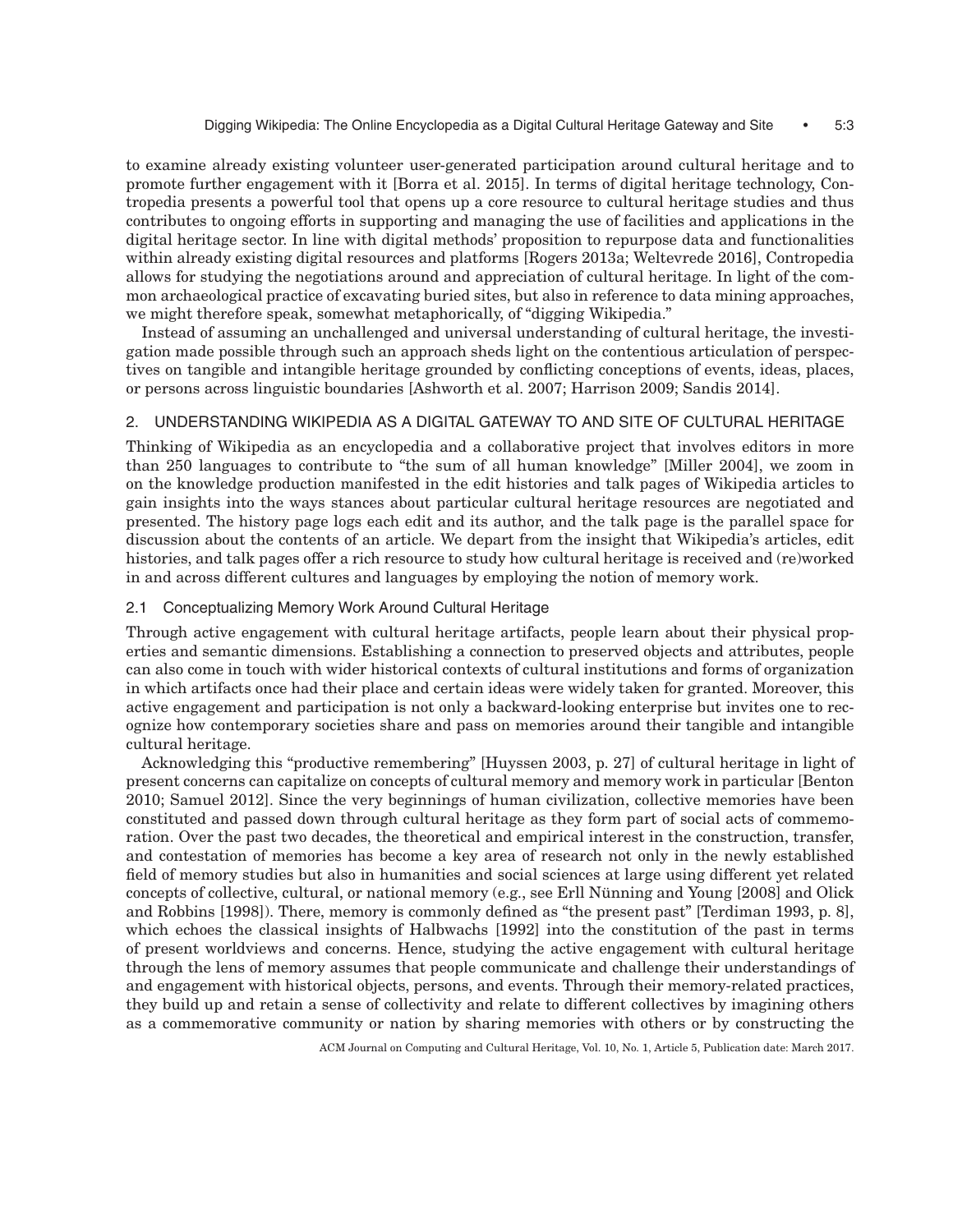#### 5:4 • C. Pentzold et al.



The examples and perspective in this article may not represent a worldwide view of the subject. Please improve this article and discuss the issue on the talk page. (April 2016)

Fig. 1. Screen capture of Wikipedia Template:Globalize. Source: https://en.wikipedia.org/wiki/Template:Globalize.

idea of continuity or difference between themselves and other people [\[Assmann 2011;](#page-16-9) [Connerton 1989;](#page-16-10) [Lohmeier and Pentzold 2014\]](#page-17-12).

To take these insights further, the notion of memory work dealing with cultural heritage can be employed. For van Dijck [2007, p. 5], memory work "involves a complex set of recursive activities that shape our inner worlds, reconciling past and present, allowing us to make sense of the world around us, and constructing an idea of continuity between self and others." Furthermore, Kuhn [2010, p. 303] explains that "memory work is an active practice of remembering that takes an inquiring attitude towards the past and the activity of its (re-)construction through memory." Building on the concept's sensibility for the effort that goes into commemorating, we argue that it could be used, on the one hand, to cover heritage-related practices and, on the other, to recognize the extent to which such work is done in, with, and through computer-based platforms and tools. The notion of memory work thus refers to practices for engaging with tangible and intangible cultural heritage by way of representation, interpretation, reflection, and negotiation. In this work, Wikipedia articles and their edit histories and talk pages are positioned as venues where such memory work concerning digital heritage can and should be studied.

## 2.2 Specifying Memory Work in Wikipedia

Overall, the online encyclopedia Wikipedia plays a central role for virtually any kind of inquiry in Western societies and increasingly worldwide. It is the world's sixth most visited Web site, receiving hundreds of millions of hits monthly [\[Zachte 2016\]](#page-18-2). Wikipedia is also a core reference for different knowledge-intensive sectors like schools, universities, consulting, businesses in the service and information sector, and journalism [\[Messner and South 2011;](#page-17-13) [Thelwall and Stuart 2007\]](#page-18-3). The prominent position of Wikipedia as a reference work has, however, raised concern about its reliability and balance. Tests have compared Wikipedia to other reference works and obtained mixed results [\[Giles 2005;](#page-16-11) [Stvilia et al. 2008;](#page-18-4) [Wikipedia 2014\]](#page-18-5). Yet such an approach ignores that Wikipedia is not a traditional encyclopedia, as its articles can be edited (almost) anytime by (almost) anyone. As such, the value of Wikipedia content is guaranteed less by absence of errors than by their constant "improvability." In an analogous way, Wikipedia's core principle "neutral point of view" (NPOV) is assured by the possibility of editors with different viewpoints to correct each other and write it in such a way that all significant viewpoints are represented with due weight [Wikipedia [Contributors 2015c\]](#page-18-6). The quality of Wikipedia, in other words, is made possible by the struggle over its content.

On the face of it, approaching Wikipedia as a site to study various perspectives related to cultural heritage appears counterintuitive, or even a category mistake, as Wikipedia is meant to be an online equivalent and extension of an encyclopedia, with particular principles and standards that would prevent articles from being particularistic or parochial. Wikipedia articles are not only meant to follow core principles that would remove any perspectives or points of view that are not construed as neutral. The articles also are thought to be universal, or "global," in their outlook. For example, the instructive "globalize" template points to the idea that Wikipedia articles should attain a global view and would err in case they do not (Figure 1).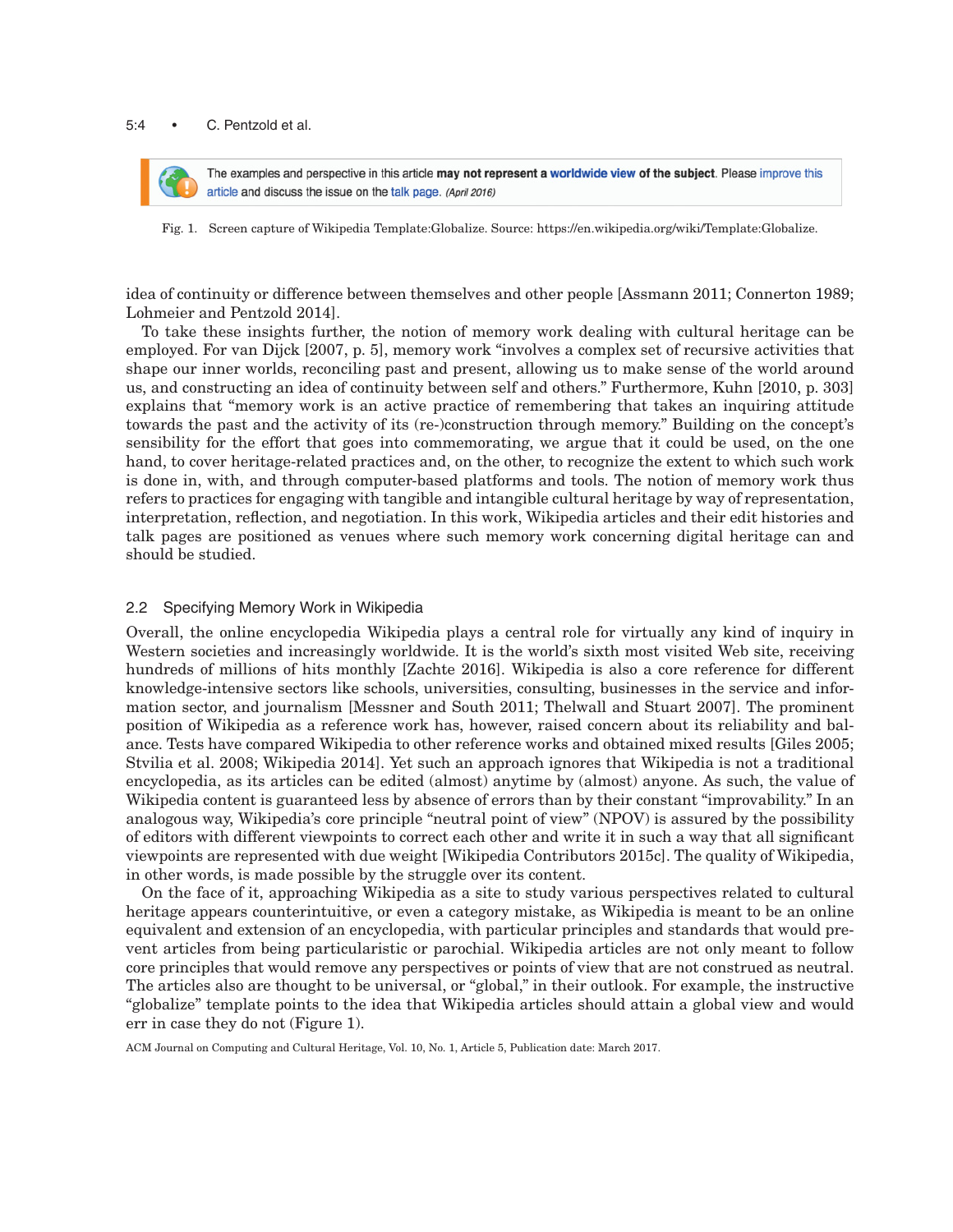In other words, it seems that articles should be drained of cultural perspective and arguably over time would have any perspective contained therein smoothed over (when the template could be removed). The goal for the contributors is to reach consensus, where "decision-making involves an effort to incorporate all editors' legitimate concerns" [Wikipedia [Contributors 2015d\]](#page-18-7). In addition to adhering to the core principle NPOV, they should, moreover, present knowledge that is verifiable, with references made in the articles to reliable sources, often with outlinks to sources external to Wikipedia [Wikipedia [Contributors 2015b\]](#page-18-8). Wikipedia's third core principle is that the articles are supposed to contain no original research [Wikipedia [Contributors 2015a\]](#page-18-9). Overall, the improvement by discussion is visible in the history page and talk page of each article, constituting the very core of the collaborative encyclopedia. By studying the process through which an entry comes into being, through inspection of the revision history and talk pages, one can study the process by which an entry matures.

The concept of memory work helps to think through Wikipedia's status as a digital gateway to and site of the active engagement with cultural heritage. In Wikipedia, the production of articles and the discussions on the associated talk pages can be viewed as the dynamic constitution of cultural memory, where forms of objectified culture (e.g., texts and images) are crystallized. Hence, given Wikipedia's cultural significance, it can be argued that the creation of encyclopedic articles and the network of articles on historical objects, ideas, events, or persons present important sites where volunteer editors contribute and discuss personal understandings, historical insights, and scientific references to construct knowledge around cultural heritage. The disputes on the talk pages and their transition to the encyclopedic article texts are exposed under laboratory-like conditions [\[Latour and Woolgar 1979\]](#page-17-14). The "permanent conflictuality" [\[O'Neil 2009,](#page-17-15) p. 176] displayed in the article production and in the discussions on Wikipedia thus indicates a significant and information-rich heritage-related memory work.

Analyzing controversies among volunteer editors means examining Wikipedia as a digital site to store materials about tangible and intangible cultural heritage and as a digital gateway to engage in memory work. In this regard, usually locally disconnected people with different ethnic, national, ideological, or religious backgrounds can express and debate their understandings of cultural heritage and constitute knowledge around cultural heritage in and across cultural and linguistic boundaries [\[Pentzold 2009\]](#page-17-16). The editors do not operate as a closely knit group but as a loosely organized collective whose interactions can be described, [Wertsch \[2002\]](#page-18-10) proposed, as "contested distribution" (p. 24).

The extensive availability of edit logs and discussions on talk pages, together with Wikipedia's prominence, make it an ideal site to observe the memory-wise constitution of knowledge that is key to understanding the accounts of and engagement with cultural heritage between consensus and contestation. Although the built-in edit history and talk pages of a Wikipedia article provide a detailed record of present and past changes to the content of articles and the unfolding of discussions, these pages are usually ignored by the general public, as they are deemed too complex to be understood by casual readers and too massive to be widely and systematically analyzed quantitatively. Furthermore, it often remains unclear what issue has actually provoked a certain discussion and how this then translated into the constitution of the encyclopedic entry. We have developed Contropedia to address these limitations and to provide insight into the memory work that went into Wikipedia articles [\[Borra et al. 2015\]](#page-16-5).

Contropedia's computational architecture allows for studying Wikipedia as a cultural reference and as a site of memory work concerning tangible and intangible heritage. More precisely, current versions of articles can be compared across languages so as to provide insight into different points of view per language (see also [Bao et al. \[2012\]](#page-16-12) and [Massa and Scrinzi \[2013\]\)](#page-17-17). In addition, edit histories and talk pages can be exploited to study memory work within a particular language version and can, using Contropedia's ranking and controversy algorithm, be deployed to examine which issues have been disputed most within a particular language and across languages.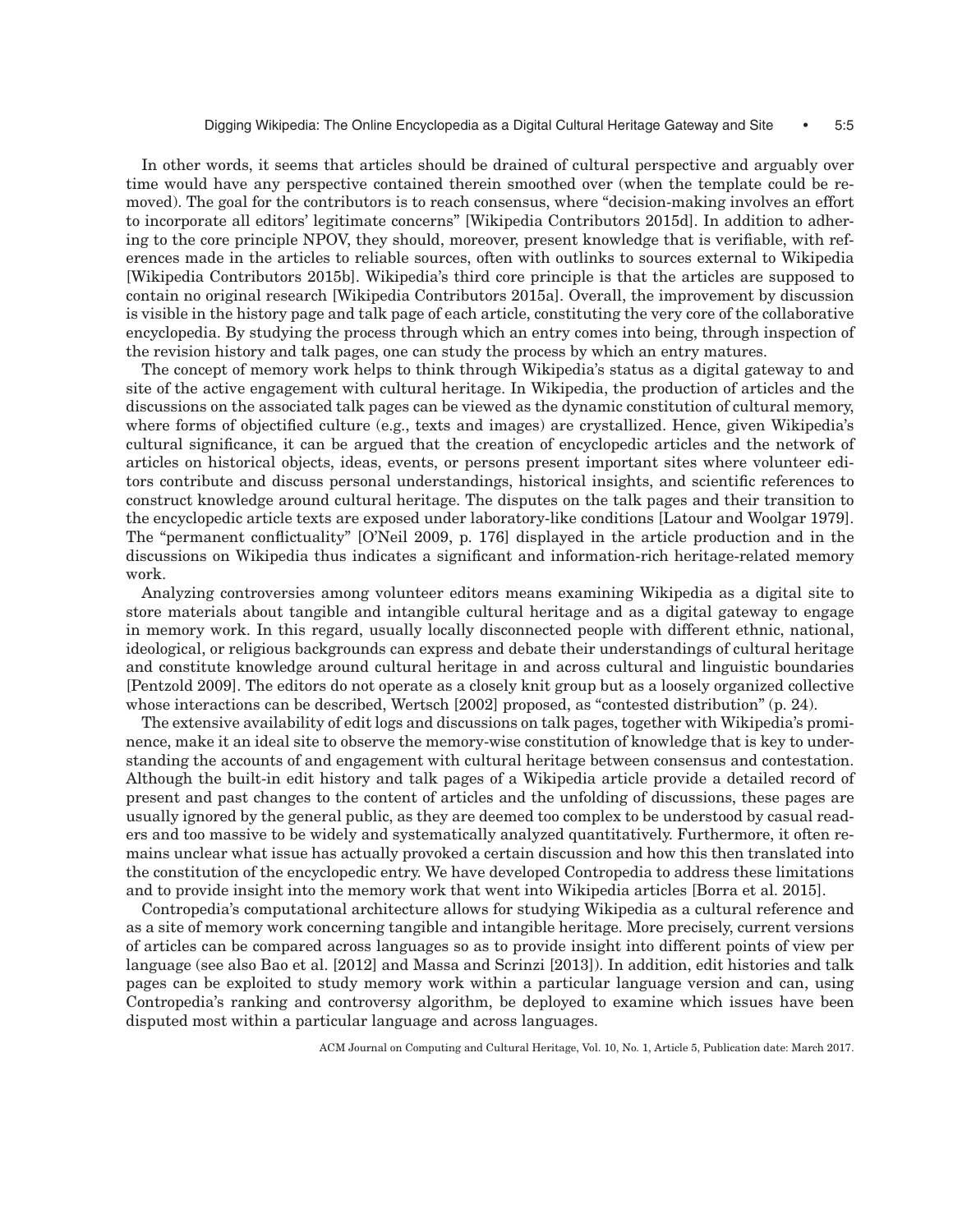#### 5:6 • C. Pentzold et al.

## 3. USING CONTROPEDIA TO ANALYZE NEGOTIATIONS ON CULTURAL HERITAGE REPRESENTATIONS

The relevance of Wikipedia as a reference work for collaborative knowledge production, together with the complete availability of editor activity logs, has made it a preferential subject of research in various fields of study. When looking at the list of research projects performed with or on Wikipedia, a clear distinction between the use of quantitative and qualitative methods can be seen [\[Mesgari et al. 2015\]](#page-17-18). This gap is also clearly visible when Wikipedia is repurposed for social and cultural research specifically [\[Rogers 2013b\]](#page-17-4), where disputes and collaboration, controversies, and cultural heritage are considered.

The quantitative analyses of disputes mostly define crude metrics to assess the controversiality of an article on the whole [\[Laniado et al. 2011;](#page-17-19) [Rad and Barbosa 2012;](#page-17-20) [Suh et al. 2007;](#page-18-11) [Sumi et al.](#page-18-12) [2011;](#page-18-12) [Yasseri et al. 2012\]](#page-18-13). Due to the sheer size of contested articles, qualitative analyses are often limited case studies that rely on little quantifiable or comparatively grounded evidence [\[Fredheim](#page-16-13) [et al. 2014;](#page-16-13) [Massa and Scrinzi 2013\]](#page-17-17). Instead, the approach that we propose sets out to bridge this gap by leveraging Contropedia's architecture for multimethod, qualitative-quantitative analyses, where large-scale quantitative models and metrics, albeit grounded on expert judgment and manual evaluation, support interpretative investigations [\[Venturini and Latour 2010\]](#page-18-14).

Whereas conflict and collaboration studies on Wikipedia typically compare the controversiality of articles in a particular language version, Contropedia goes beyond the identification of controversial articles and allows one to study in detail the disputes taking place during the constructing of a specific article. It combines techniques based on mining article edit histories and analyzing discussion patterns in talk pages to identify and visualize heritage-related disputes within an article and to compare these across language versions.

## 3.1 Quantifying Negotiations Around Wiki Links

To provide insight into the collective creation process of a Wikipedia article and explore the disputes and negotiations around its content, Contropedia relies on wiki links (i.e., links to other Wikipedia articles) as the focal points around which content and activity can be aggregated. According to Wikipedia guidelines, wiki links identify the topically most relevant concepts in an article [Wikipedia [Contributors 2016\]](#page-18-15) and can therefore be employed as entry points to unfold the topical loci of heritagerelated disputes in an article.

A score is calculated for each wiki link according to the volume of activity around it. More precisely, the score for each wiki link is based on the number of substantial disagreeing edits to sentences containing the wiki link. Before calculating the score, however, we discard certain revisions of an article: we only wish to consider substantial edits, which actually contribute to an argument or viewpoint, and thus exclude revisions, which contain vandalism. Furthermore, as we wish to pinpoint disagreements (i.e. disputes and negotiations) as indicators of memory work, we retain only revisions that substitute or delete something from the article and discard those that only add new content. For the remaining revisions, then, we study the way in which sentences containing wiki links are affected when compared to the previous revision.

Wiki links (or elements) can be affected by an edit in the following ways: (i) *delete*, when the element is deleted from a sentence; (ii) *insert*, when it is added; (iii) *element changes*, when the element itself is modified (e.g., the way in which the link is displayed is changed); (iv) *sentence changes*, when the sentence including the element is changed but the element itself is not directly affected by the changes; and (v) *section change*, when the whole section is deleted or inserted. We consider the first four of these possibilities but exclude the fifth, as it mostly corresponds to renaming or moving sections. To reiterate, we focus on the changes to sentences containing wiki links as indicators for the activity surrounding a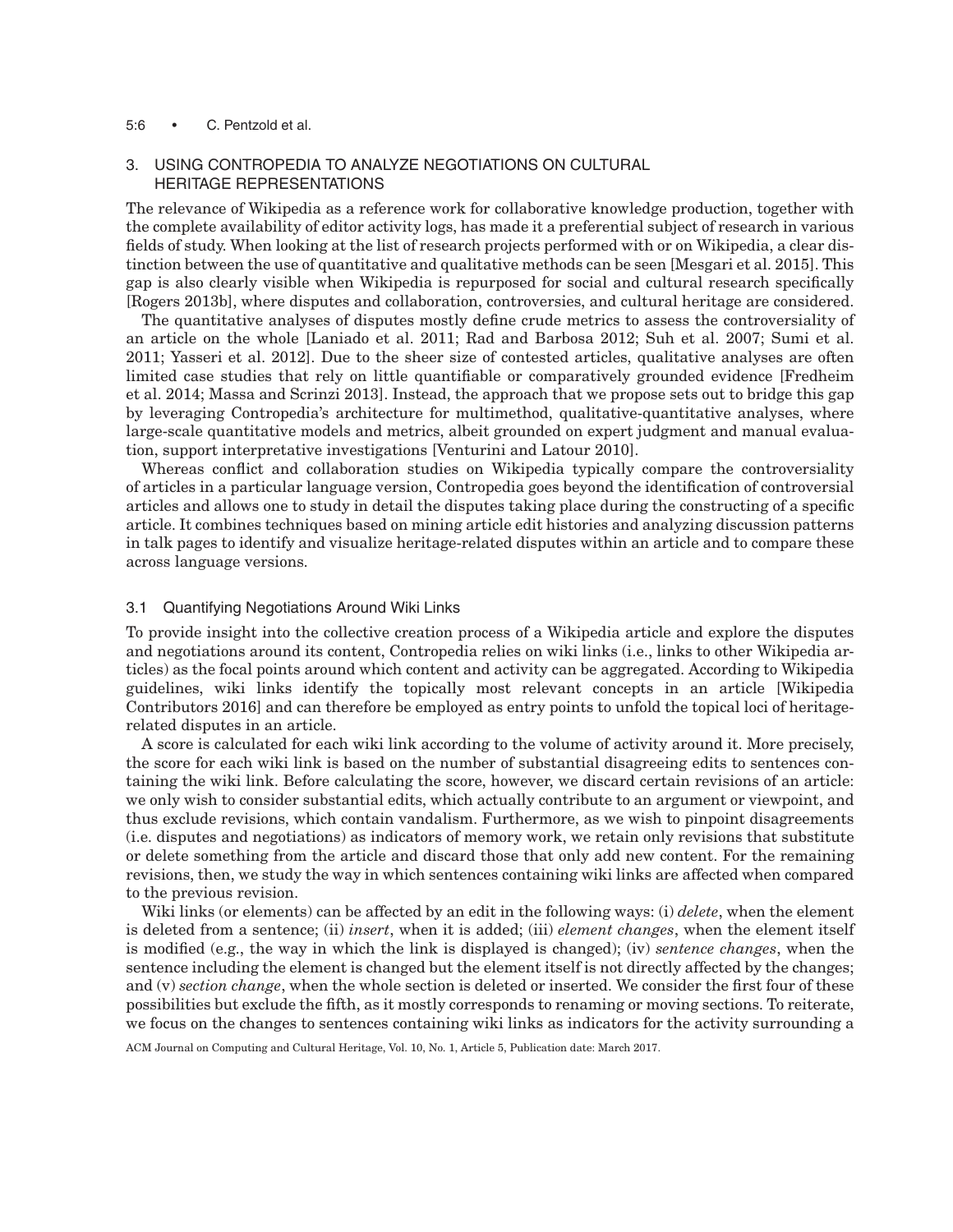wiki link. Some sentences, however, contain multiple wiki links, and to account for the lower relative importance of edits to such wiki links, we normalize the weight of an edit to such a sentence according to the number of wiki links involved. This is reflected in the formal definition of our controversiality score, which is as follows.

We define  $\{R_1, \ldots, R_{r-1}, R_r, R_{r+1}, \ldots\}$  as the set of revisions of a Wikipedia article and compare each revision *Ri* with the previous revision *Ri*<sup>−</sup><sup>1</sup> to identify sentences that have changed. For each such sentence  $S_i$  changed by a substantive disagreeing edit, we denote with  $w(S_i)$  the total number of wiki links that appear in that sentence. The controversy score of a wiki link  $W_k$  over all revisions  $R_i$  of the page (up to a given revision  $R_r$ ) is then computed as

$$
c(W_k) = \sum_{i=1}^{r} \sum_{S_j \in R_i} \frac{1}{w(S_j)}.
$$
 (1)

In this way, the metric quantifies the amount of negotiations among edits around each wiki link in an intuitive way by counting the number of substantial disagreeing edits affecting it (normalized by number of wiki links per sentence). The metric was evaluated manually by multiple social scientists and issue experts over several examples and proved equally or more accurate than other more complex approaches, such as assigning a higher score to edits made by more experienced editors. For a more elaborate description of the metric, see [Borra et al. \[2015\].](#page-16-5)[2](#page-6-0)

#### 3.2 Visual Interfaces for Data Exploration

To expose the memory work behind the current version of an article, Contropedia's interface has been designed to indicate how a topic has evolved over time and which parts were the most debated. To do so, we have adopted the interaction pattern of providing overview first and making details available on demand [\[Heer et al. 2012\]](#page-17-21).

The interface consists of two main views. The first view, which we term the *layer view*, is an augmented version of the Wikipedia article under study and draws attention to the most debated wiki links for a given period (Figure 2). The article's temporal evolution is exposed through a timeline at the top that displays the number of edits per month. The timeline allows the user to recognize peaks in edit activity and to select a specific time range to inspect particular temporal changes. The small overview of the page, on the right side, allows users to quickly see where the most controversial elements are. The example used to illustrate this is the Wikipedia entry on feta. The layer view shows that most editing activity concerns the geographical term *Greece*, indicating disagreements around the historical origins, location, and national association of the product. In effect, rather than being an unchallenged area of culinary civilization, the article is a critical example pointing to the fact that the peculiarities of a broad spectrum of cultural heritage issues become enrolled in conflict-laden memory work.

Contropedia also provides a second, more analytical view on Wikipedia articles, which we call the *dashboard view*. Here, all controversial elements are ranked by their level of controversiality (the edit metric introduced earlier). This view also reports the elements that were intensely edited in the past but are not present in the current version anymore—and thus are not visible in the *layer view*. Such elements are shown as struck through. The dashboard view also allows one to inspect the edit network of users involved in changes to phrases containing a specific wiki link.

Additionally, in both views, it is possible to click on an element and see all related edits and discussion threads. The example in Figure 3 shows a selection of edits around the term *Greece* where various

<span id="page-6-0"></span> $2$ We furthermore associate discussion threads and comments on the talk pages to wiki links. Currently, discussion activity is not considered in the metric of controversiality. See Section 4.2 for further considerations.

ACM Journal on Computing and Cultural Heritage, Vol. 10, No. 1, Article 5, Publication date: March 2017.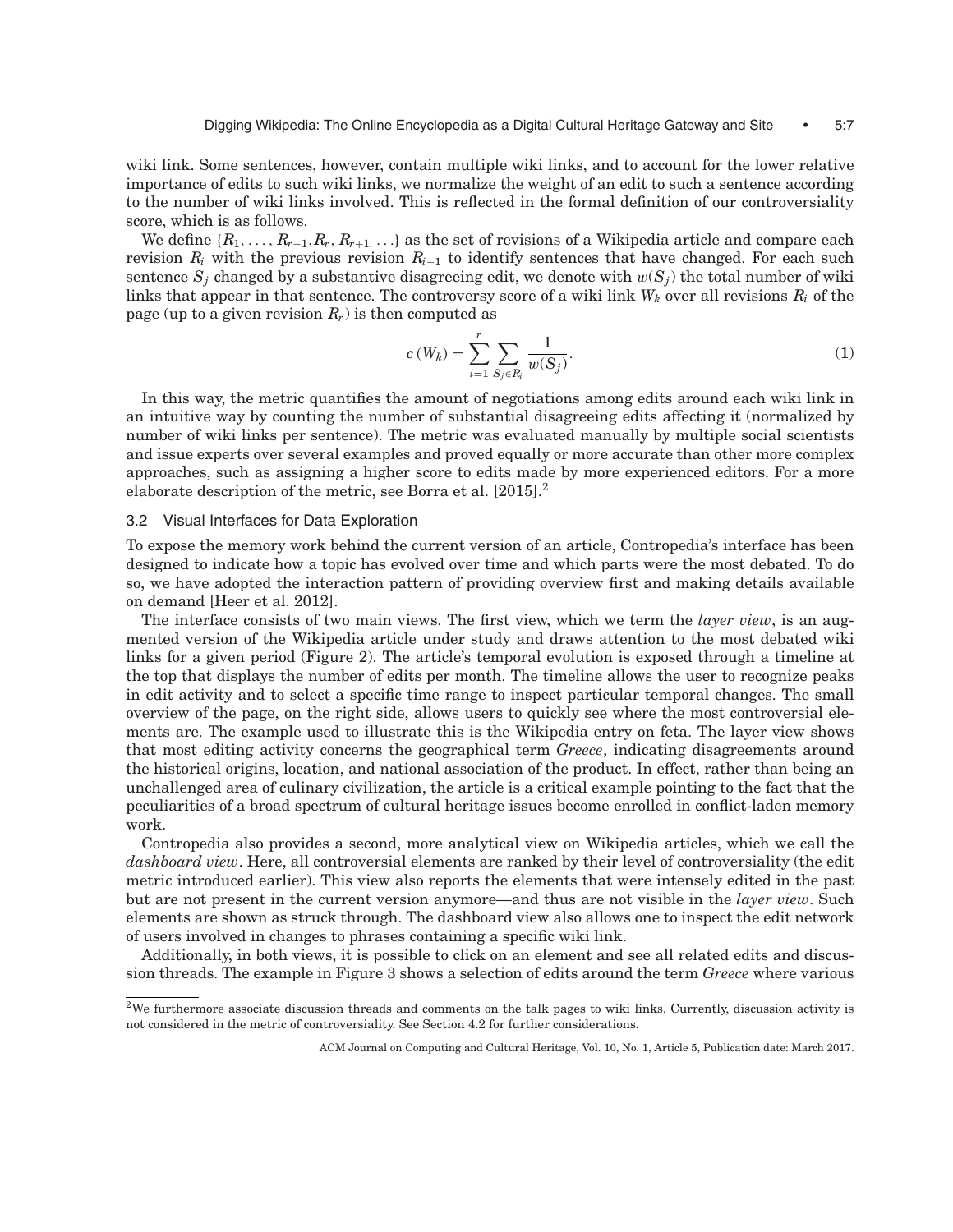



Fig. 2. Contropedia's layer view of the English Wikipedia page on feta. The more controversial an element, the redder the color. Greece is most disputed on this page. Source: Contropedia.net, March 14, 2016.

origins are suggested, such as Macedonia, Bulgaria, or Turkey. In addition to negotiations about its cultural origin, in the edit history the issue of "ownership" of the name "feta" is also discussed, as are the defining characteristics of feta, such as its ingredients (i.e., goat, sheep, and/or cow milk). The European Commission's ruling providing Greece with the "protected designation of origin" status figures prominently both as a topic of dispute as well as a key source to establish consensus in editing disputes.

# 3.3 Comparing Language Perspectives on Cultural Heritage

The genesis of a specific article in one language version can be used to study memory work through disentangling the various viewpoints and negotiations in place. In addition, Contropedia can also be employed for a comparative study of Wikipedia articles between language versions. In line with our earlier arguments, the encyclopedia can thus be repurposed to investigate contested perspectives on tangible and intangible cultural heritage entities across linguistic boundaries, as we showcase in the following. Previous studies have found that entries about the same topic in other languages may start with a translation from English articles but diverge significantly afterward and often demarcate different cultural visions on the same topic [\[Bao et al. 2012;](#page-16-12) [Hecht and Gergle 2010\]](#page-17-22) (see also Rogers [2013b]). Moreover, recent work has shown that linguistic or religious accordance strongly correlates with the similarity of interests across language versions [\[Karimi et al. 2015\]](#page-17-23).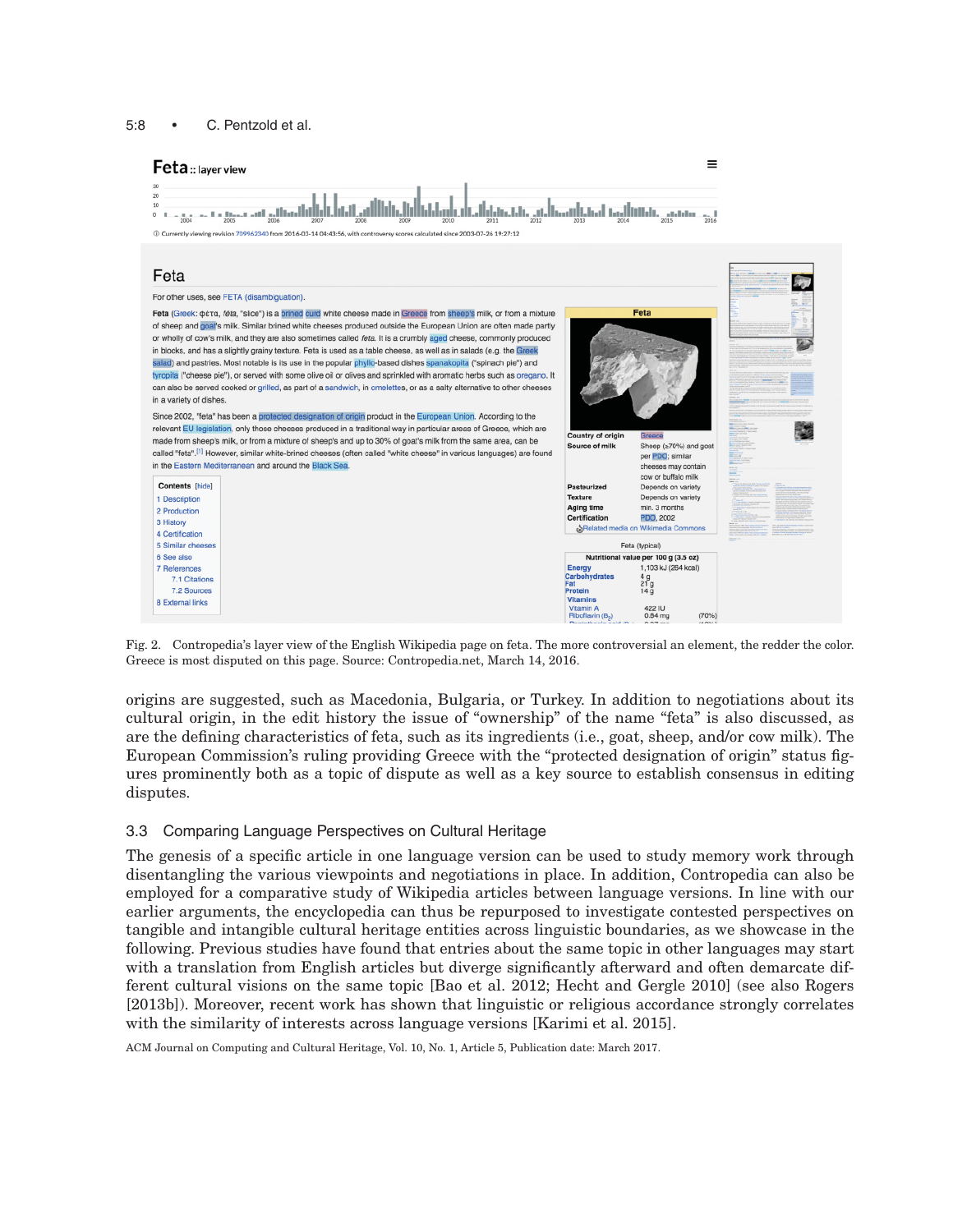

Fig. 3. Contropedia dashboard view of the English Wikipedia article on feta. It shows the most controversial element in the article as well as a partial edit table displaying a selection of substantial, disagreeing edits in sentences containing the wiki link to "Greece." Editors try to add Macedonia, Turkey, and Bulgaria as places where feta cheese is made. Source: Contropedia.net, March 14, 2016.

In Figure 4, the dashboard views of the top 10 most controversial terms in five selected language versions of the entry on "Bullfighting" are placed side by side. The figure shows the main languages spoken in the territories in which the practice of bullfighting is usually considered to form part of cultural heritage. The English language version is added as well. Written in the Web's lingua franca, it serves as an international reference. Bullfighting especially qualifies for a cross-lingual comparison for three reasons. For one, both the current practice and the history of bullfighting are highly controversial. In these debates, the very status of bullfighting becomes a veritable issue as either an element of cultural heritage and thus as a sort of art, sport, or tradition worth protecting or an archaic cruelty that needs to be abolished. These debates, then, run through different regions, languages, and cultural systems and thus reflect vernacular past and present dimensions of bullfighting as well as the vistas of other cultures on this more or less distant practice. Thus, we can investigate whether the entries in Wikipedia mirror these diverse points of view on the topic. Finally, bullfighting combines elements of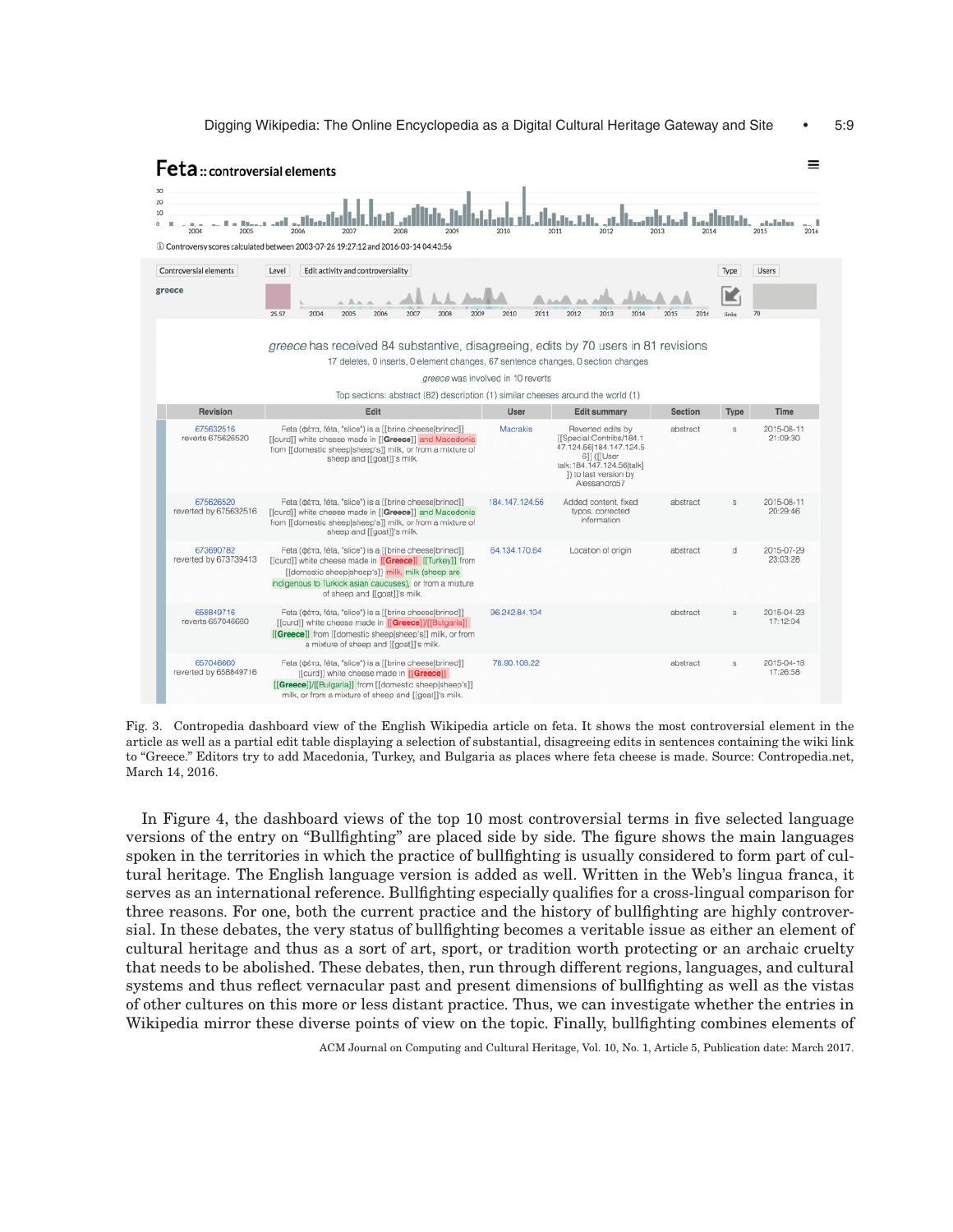#### 5:10 • C. Pentzold et al.



Fig. 4. Comparison of Contropedia dashboard view for entry "bullfighting" in English, Spanish, Portuguese, French, and Catalan. For each language, the 10 most controversial concepts are shown. Source: Contropedia.net, April 13, 2016.

tangible and intangible cultural heritage, as it encompasses practical performances, social meanings, traditions of training and connoisseurship, and purpose-made locations such as the arenas and a large set of specific equipment and costumes.

As is usual in Wikipedia, the topic tends to be spread over an ecology of articles in each language and across languages, such as articles about specific forms of bullfighting (e.g., "Corrida de toros," probably the most famous form of bullfighting, or "Running of the bulls") and about specific aspects of bullfighting (e.g., the "Cartel taurine," the poster used to announce a spectacle). Whereas some articles are especially concerned with its historical dimension, others foreground the criticism of bullfighting (e.g., the article "Antitauromaquia" in Spanish, or the part on "opposition a la corrida" in French). ` There, even the question as to where bullfighting is or has been practiced may become a problem in its own right and may open up a discourse on the various types of bullfighting that again have their own genealogy and ask for different evaluations. Articles in this ecology of topical engagement within Wikipedia hence take up similar topics, but they also roam through issues specific to certain areas and cultural contexts. Indeed, about one quarter of the articles of each Wikipedia edition's content are associated to the corresponding cultural context and do mostly not exist in other languages [Miquel-Ribé] [and Laniado 2016\]](#page-17-24). For developing this cross-language example, we chose to focus on the article about the general concept of bullfighting and compare cultural representations of the same entry in different Wikipedia editions. Therefore, the objective of this case study is to describe and qualify the specific positions and concerns of five language entries in the case example of bullfighting.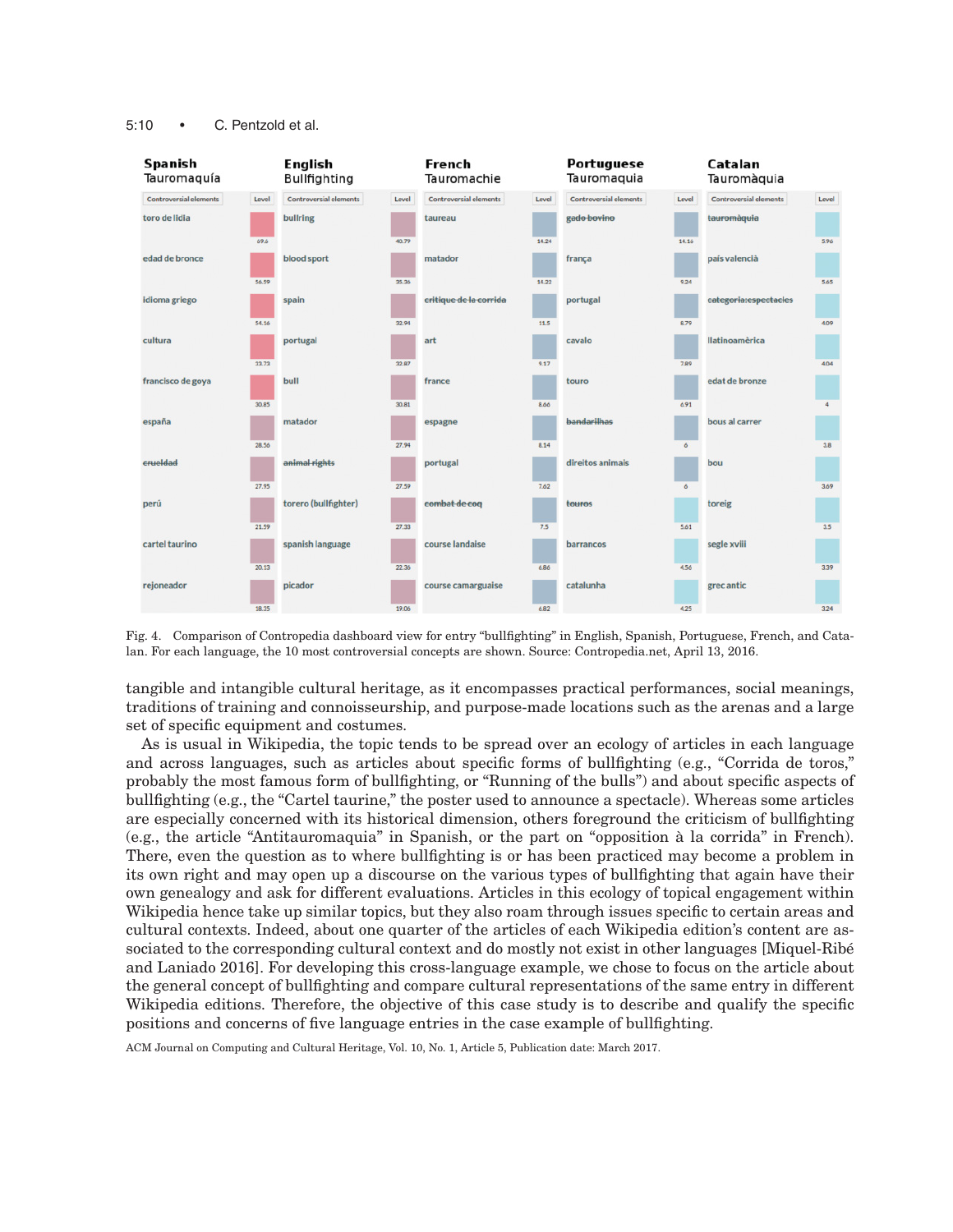Although language versions often start with a translation from the English entry, the versions of the bullfighting entry are all written from scratch, providing us with an opportunity to say something about how these entries have developed a local focus point starting from a blank slate. This, for example, becomes apparent in the structure of the table of contents, the use of figures, and the specific issues and concerns in language entries. Furthermore, the majority of languages in view are spoken in different areas and may thus also bring together various local perspectives in one article version.

The Spanish entry is the most comprehensive in terms of describing bullfighting as (national) culture. The entry pays attention to its history, different styles, components of the tradition, most famous festivities, venues, fairs, and awards. The main article addresses some critical aspects in one paragraph but displaces a more thorough criticism by linking to a dedicated article ("Antitauromaquia"). Overall, this suggests that the consensus in this entry is that bullfighting is a protectable kind of cultural heritage. However, looking at the most controversial terms and phrases in the Contropedia dashboard, we observe that there are issues with regard to the prominence and positioning of criticism in the entry. This is exemplified by the term *cruelty*, which is a crossed-out element, indicating that a link to the concept was removed from the article. Yet the most controversial concept in the Spanish entry has to do with the basic definition of bullfighting itself, where the verb "fighting" ("lidiar") has been repeatedly substituted by other verbs, such as "killing," "murdering," "wounding," or "torturing," which frame it as an act of barbarity rather than a matter of fact. A reference to the official definition from the Real Academia Española ("el arte de lidiar toros," i.e. "the art of fighting the bull") was added to solve the dispute. Other negotiations in the Spanish article concern the historical and cultural roots of bullfighting and the role of intellectuals and artists such as the painter Francisco de Goya. Interestingly, by way of discussing the cultural status of bullfighting, culture itself becomes a disputed concept along a controversy of what should actually belong to a national culture and what should count as the relevant national cultures in this case. Hence, questions about local traditions of bullfighting resonate with a far-reaching contention about national singularity and joint cultural areas.

The English version can be viewed as representing an "international reference" to bullfighting compared to the other language entries representing regions where some form of bullfighting is, or was, practiced. The entry is distinct in its apparent consensus on a critical approach to bullfighting, exemplified by being the only one that categorizes the article under animal welfare, blood sports, and related categories in addition to the more descriptive category of bullfighting. In terms of imagery, the English version is unique in showing a close-up image of a dying bull. Under "popularity," the English version discusses a range of criticisms to bullfighting at length, ranging from animal welfare via issues of funding, politics, and religion to media prohibition, declarations as cultural patrimony, and bans. Throughout the article, it is recognized that there are deeply diverging viewpoints on bullfighting, ranging from bullfighting as a key cultural practice and a form of art to bullfighting as a blood sport and bullfighting as a sadistic tradition of torturing and killing. Looking at the most controversial terms and phrases, the top-most element in the dashboard view of the English entry is "bullring" due to edits about the places where bullrings can be found and some controversies associated to their cultural significance as current or former places of varying sorts of bullfighting. Similar controversies as in the Spanish version appear prominently in the English version, too, especially those concerning the fundamental description of the practice that comes with an elementary evaluation. This is exemplified by the term *blood sport* in the English language version, a concept used to define bullfighting in the introduction of the article.

The French version is a much shorter entry compared to the previous two (the article "Corrida" seems to be more significant than "Tauromachie"). The main focus of the article is on establishing that there are significant differences in the many local styles of bullfighting. The initial abstract of the text is entirely devoted to explaining that bullfighting cannot be reduced to a synonym of the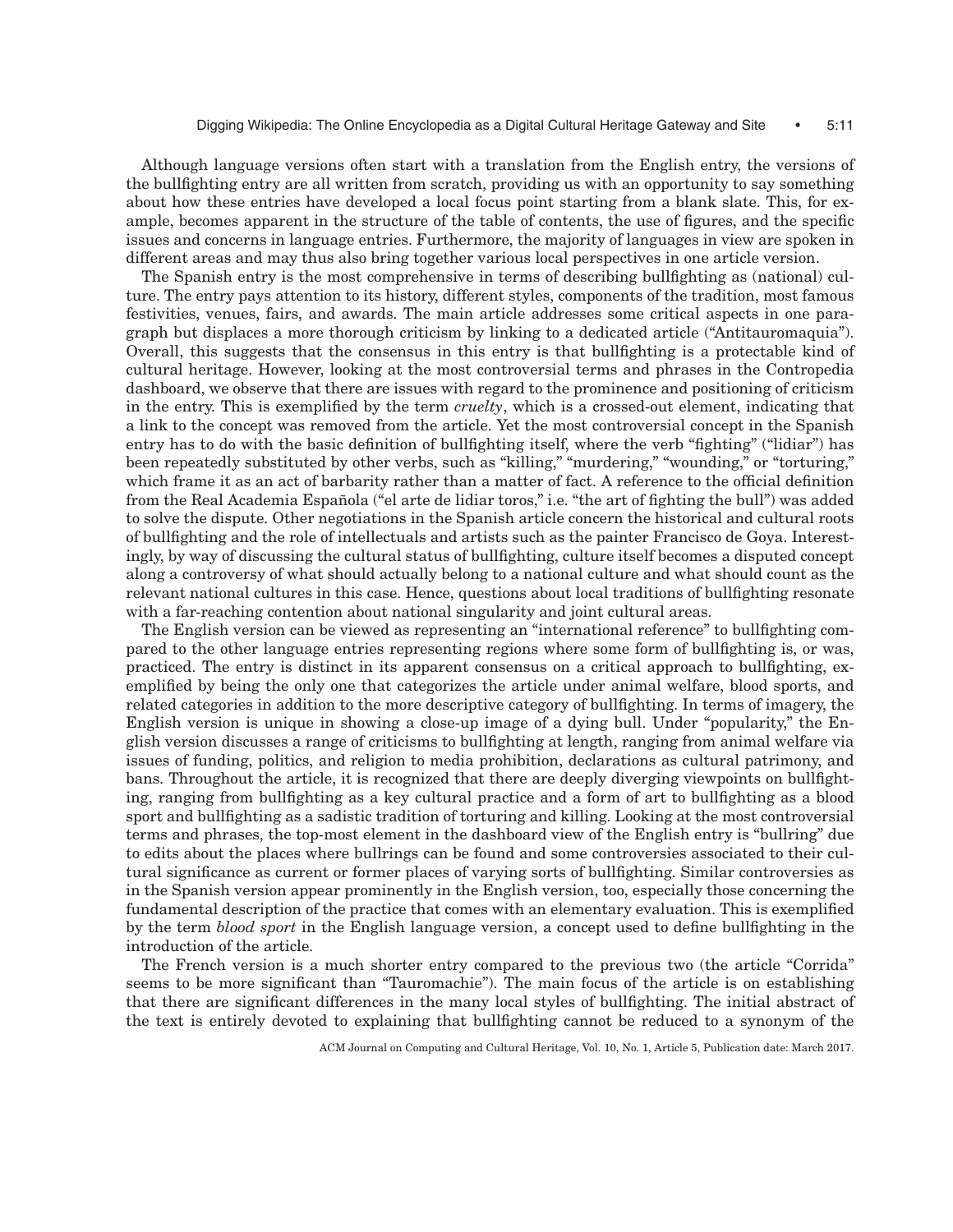#### 5:12 • C. Pentzold et al.

Spanish *corrida*, as it does not represent the richness and diversity of the many different codified practices of bullfighting. From the structure of the table of contents, it can be read that the main difference the entry makes is between bullfighting "with killing" and "without killing," where the latter is often considered a sport. The article has a stronger focus on the second sort of traditions of which it describes many examples from different regions of France, Spain, and Latin America. Looking at the most controversial terms and phrases in the dashboard, one of the key controversial terms is *art*, used in the definition of bullfighting ("the art of facing the bull") and replaced by various users with other words such as *practice*, *way*, or *technique*. We also find references to "Course landaise" and "Course camarguaise," which are bullfighting spectacles typical of two French regions, with a controversy about whether they should be defined as "sports" or "regional sports." It is also noticeable that a link to an entry devoted to "Criticism of bullfighting" was removed from the French article so that the current version does not feature any critique.

The Portuguese entry seems to be most affected by diverging viewpoints, as the quality of the entry has been disputed since November 2009 (which is indicated by a prominent banner at the top of the entry, denoting that it was marked for revision due to inconsistencies or questionable reliability). The talk page shows that there is a significant disagreement between those who defend bullfighting as an aspect of heritage and those who focus more on animal rights, although they also agree that is represents a cultural tradition. The article is the only one among the selected entries that has a section specifically dedicated to cultural heritage, in which the countries and regions that consider bullfighting as such are addressed. An extensive part on criticism is also included in the main article. In terms of the most controversial terms in the dashboard, we can observe a connate debate on "animal rights" and a controversy around the term *Portugal* concerning the prohibitions of bullfighting in different moments of the history of the country, namely in 1836 and 1928, until a change in the law in 2002 allowed bullfighting in specific venues where it has been declared intangible cultural heritage, such as the village of Barrancos.

The Catalan version is relatively short compared to the other variances, but it nonetheless presents a distinct local perspective stressing the cultural independence of Catalonia from Spain in this matter. This is, for example, illustrated by the choice of figures. In addition to opting for primarily local images (from bullfights in Barcelona), a striking example is the map of Spain depicting where (and to what extent) *corrida* is practiced in green and where it is banned in red (i.e., Catalonia), creating a stark visual contrast between Catalonia and the rest of Spain (Figure 5). In contrast, a similar map is used in the Spanish, English, and Portuguese versions with different colors and coding (Figure 6). The large majority of Spain is red, indicating that bullfighting is legal. Catalonia is purple, indicating that "bullfighting [is] banned, but other spectacles involving fighting cattle [are] protected by law." The much more distinctive colors blue and green are respectively reserved for the Canary Islands, where any kind of bullfighting is banned, and for some of the Balearic Islands, where bullfighting is legal but traditionally not practiced. Indeed, Spanish-style bullfighting is banned in Catalonia, but other forms of bullfighting are still allowed. The most contested terms in the Catalan version show that many negotiations concern the "País Valencià" ("Valencian country," where Catalan is spoken) and the practice of "bous al carrer" ("bulls in the street"), a traditional spectacle typical of that region and of southern Catalonia ("Terres del Ebre"), where it is still tolerated by Catalan law. From 2005 to 2008, the abstract of the Catalan article presented "bous al carrer" as "the most elaborated expression" of bullfighting, which was then changed to "a variant" of bullfighting. The introductory paragraph thus marks a critical difference between this tradition and the most known practice of *corrida*, in which a matador kills the animal, "considered by many as an element of identity in Spain, Mexico, Bayonne and the Rhône (Occitan), while considered by many others as an act of cruelty." It is interesting to notice that the Catalan article is the only one in which such critical voice is mentioned in the abstract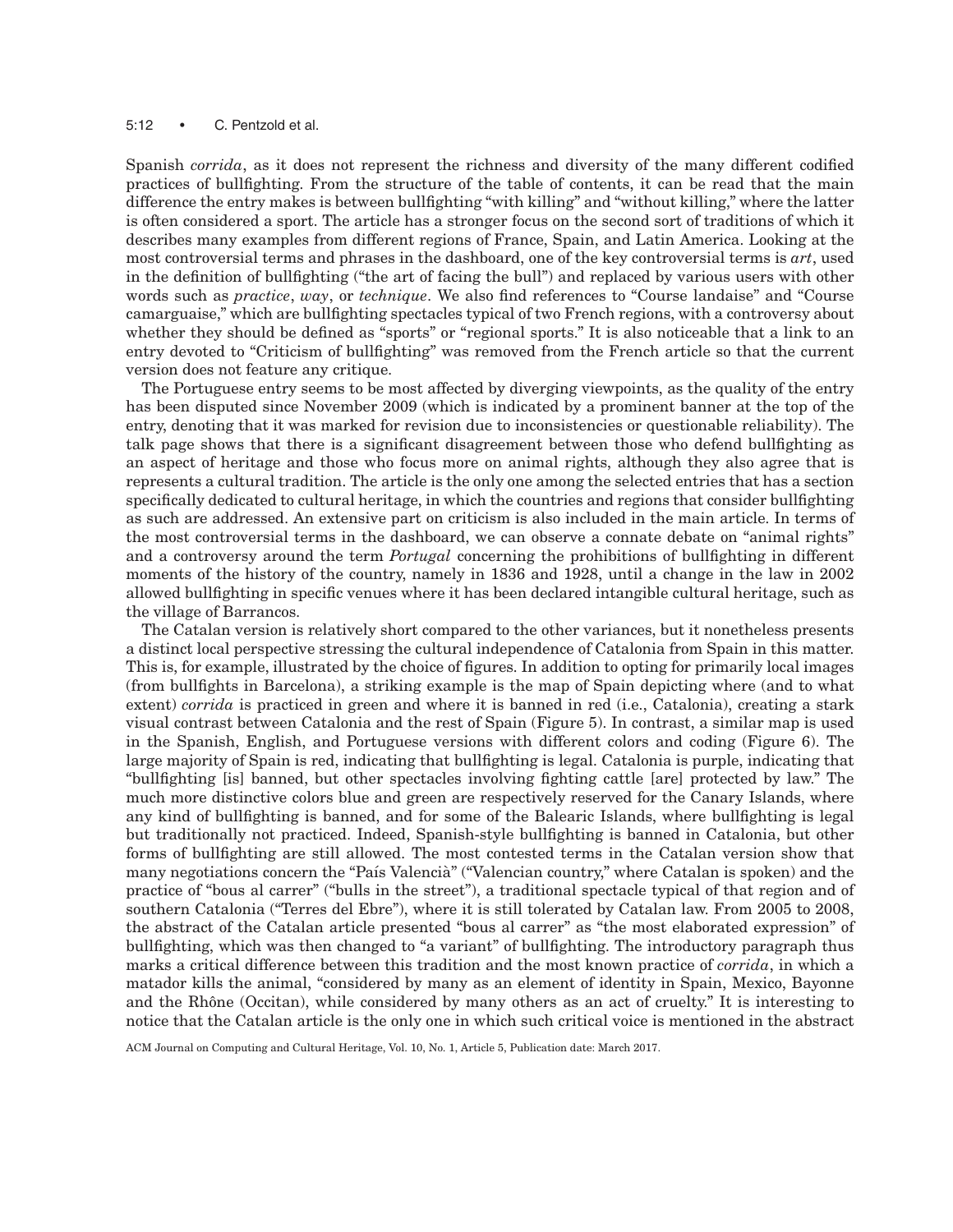

Fig. 5. Map of bullfighting in Spain depicted in the Catalan entry. Source: https://commons.wikimedia.org/wiki/File: Bullfighting in Spain by province.png; author: Zayuk.



Fig. 6. Map of bullfighting in Spain depicted in the Spanish, English, and Portuguese version. Source: https://commons. wikimedia.org/wiki/File:Tauromaquia\_en\_España.PNG; author: Fobos92.

itself. Indeed, ethical concerns for animal rights seem to be entangled with national identity issues in Catalonia, where this practice, banned in 2010 after a popular legislative initiative, is seen by many as strongly associated to Spanish national identity as opposed to Catalan identity.

# 4. A CONCEPTUAL, TECHNICAL, AND PRACTICAL OUTLOOK

The analysis architecture of Contropedia with its theoretical underpinnings can form part of a more comprehensive infrastructure for engaging with digital cultural heritage on different yet related dimensions. In what follows, these dimensions are drafted along a conceptual, a technological, and a practical outlook. Taken together, they comprise the appraisal of productive friction and media affordances, the construction of an extended framework, and the promotion of outreach initiatives.

# 4.1 Conceptual Outlook: Appraising Productive Friction and Media Affordances

Returning to the observation at the onset of this article, Wikipedia is both a material and an intellectual manifestation of cultural heritage as well as a gateway opening up knowledge about cultural heritage. Its contentious formation challenges, on a conceptual level, any attempt to treat cultural heritage as a taken-for-granted stock of tangible and intangible items or ideas. Instead, the Contro-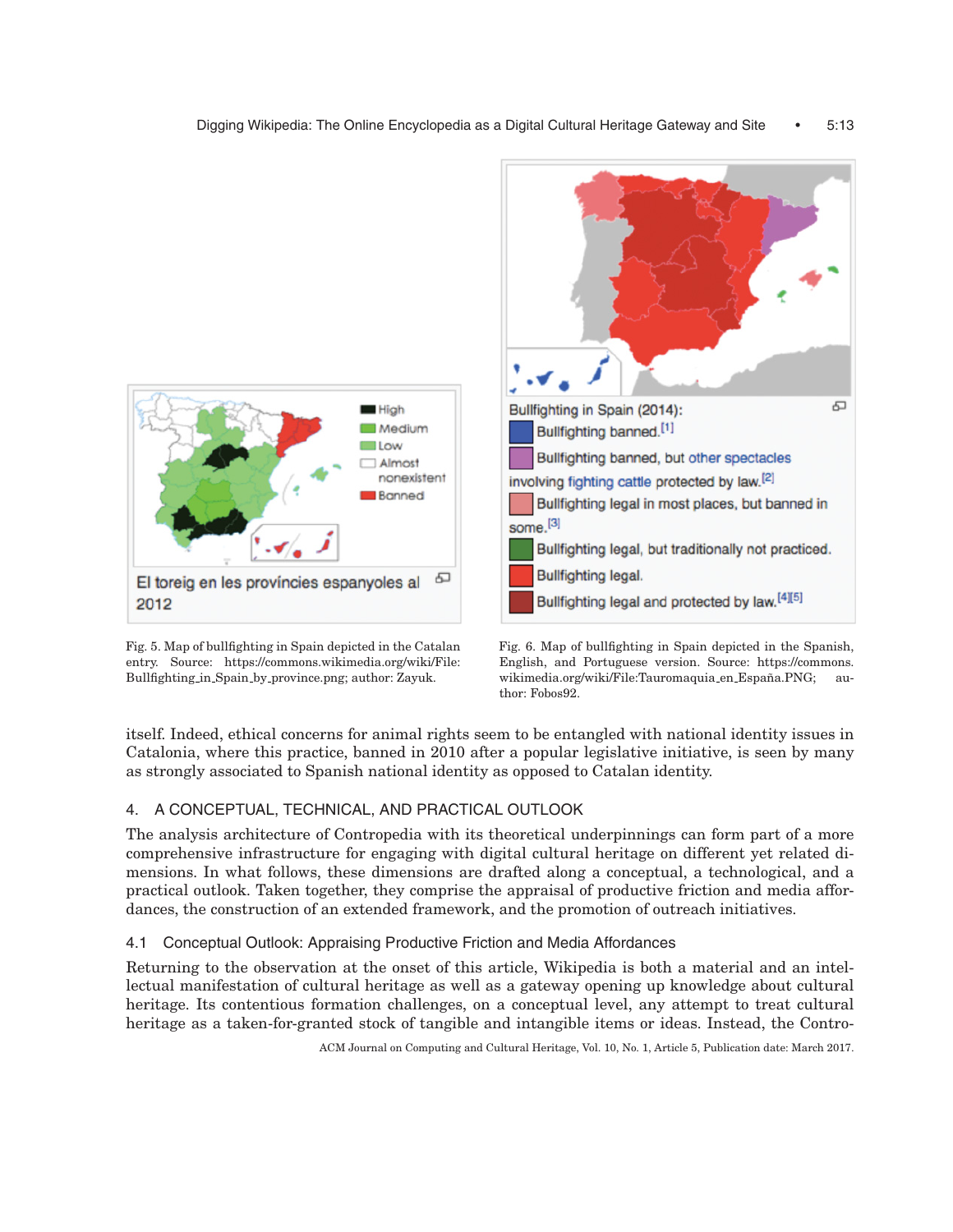#### 5:14 • C. Pentzold et al.

pedia tool discussed here offers to materially investigate into a larger shift in modern societies and their ways of knowing. Thus, whereas information was previously provided by authoritative sources, there is currently a multiplication of expert types and forms of potentially discordant expertise that are increasingly available to the public [\[Latour 2005\]](#page-17-25).

Yet instead of worrying about such disagreements, they can be embraced as an essential part of collective existence whose dynamics can be positively channeled (or at least the most destructive outcomes can be avoided) by helping people to deploy the complexity of controversies [\[Callon et al. 2009;](#page-16-14) [Marres 2015;](#page-17-26) [Venturini 2010,](#page-18-16) 2012]. Following [Lowenhaupt-Tsing \[2005\],](#page-17-27) the contentious exchanges can be viewed as "productive friction" (p. 3). Seen this way, especially the comparison across different languages and, what often comes with that, cultural boundaries supports to appreciate the "creative qualities of interconnection across differences" (p. 4) that lie at the heart of knowledge production in Wikipedia but can also speak to the engagement with cultural heritage at large.

In this respect, the effort to equip people for acknowledging, understanding, and managing debates seems particularly relevant in the computational study of memory work around cultural heritage. Yet handling negotiations in memory work in a productive way demands tools—tools to render disputes and controversies more "readable" to help citizens navigate through their disagreements and to find unity beyond them [\[Cassin 2001;](#page-16-15) [Stengers 2010\]](#page-17-28). Developing such tools is becoming feasible with the growing traceability of collective discussions in digital media, notably in Wikipedia [\[Rogers 2013a\]](#page-17-4).

To this end, an interdisciplinary conceptual framework must be devised so to account for the interplay of digital cultural heritage and the affordances of digitally networked media technologies [\[Bowker](#page-16-16) [2009;](#page-16-16) Van [House and Churchill 2008;](#page-18-17) [Ernst 2013;](#page-16-17) [Parikka 2012,](#page-17-29) [Weltevrede and Borra 2016\]](#page-18-18). Hence, to acknowledge the technicity of cultural heritage at large, Wikipedia cannot be taken to be a mere aid or venue to materialize and make accessible legacies of artifacts and systems of value and meaning. Instead, Wikipedia presents one pivot for constituting cultural memory and thus the semantic base of cultural heritage *sui generis* as it prefigures and generates the procedures through which a particular type of memory work can be done. As such, Wikipedia forms part of a larger ecology of knowledge resources found in other wikis and Web projects as well as of social platforms like Facebook, YouTube, or Twitter [van [Dijck 2013\]](#page-18-19). Together, they dominate social interaction and connective communication within and across national, cultural, and linguistic borders and ask for appropriate tools to gauge their potential for research and engagement in digital cultural heritage.

#### 4.2 Technical Outlook: Constructing an Extended Framework for Digital Cultural Heritage Studies

The Contropedia architecture introduces a computationally efficient way to identify the focal points of negotiations and dispute around cultural heritage in Wikipedia articles. Further improvements can be made, such as those accounting for the social and temporal dynamics in the complementary edit and discussion spaces of each article, and those that allow for an analysis at different levels of granularity, ranging from sets of related articles to individual sections and elements within an article.

Controversiality metrics of Contropedia might be extended and refined to include dynamic knowledge more broadly through iterative manual evaluation considering a variety of elements such as specific kinds of edits; editor seniority [\[Yasseri et al. 2012\]](#page-18-13); discussion thread depth [\[Kaltenbrunner](#page-17-30) [and Laniado 2012\]](#page-17-30); special interaction patterns such as mutual reply chains [\[Laniado et al. 2011\]](#page-17-19); and other activities such as protecting or flagging a page, or banning a user. Such measures and the corresponding visualizations would allow for combining mathematical modeling of user behavior with a more qualitative observation of these dynamics by experts. This could improve the analysis of interactions between different points of view, consensus reaching, and the presence of opposed camps of users.

In line with digital methods' adagium to "follow the medium" [\[Rogers 2013a\]](#page-17-4), the Web content analysis being put forward here makes use of key platform-specific features and functions on Wikipedia ACM Journal on Computing and Cultural Heritage, Vol. 10, No. 1, Article 5, Publication date: March 2017.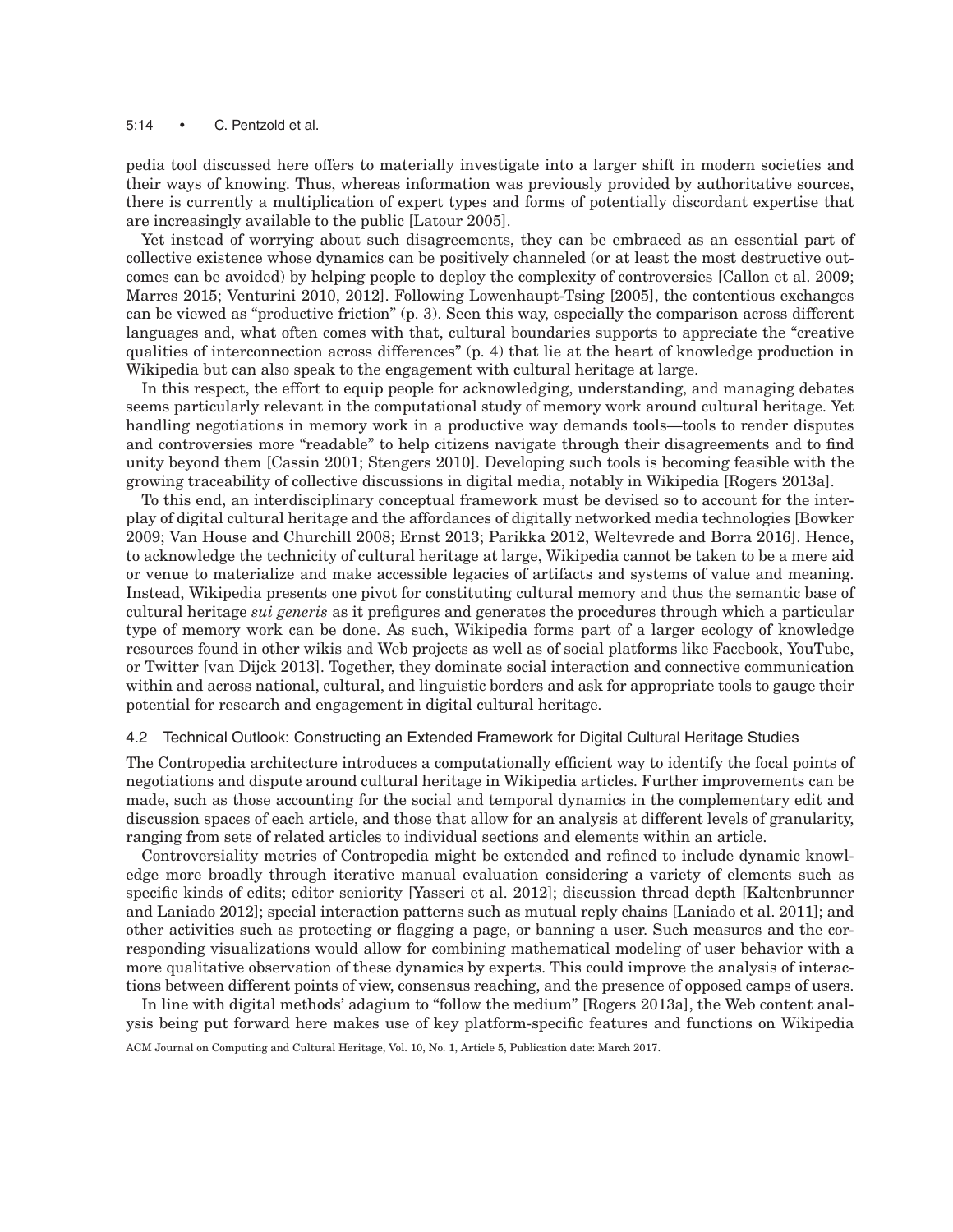(see also [Weltevrede and Borra \[2016\]\)](#page-18-18). Although Contropedia has shown that wiki links are central to detect loci of dispute, its approach could be extended by considering other units of content in an article around which disputes can appear, such as images, external references, and templates. So Wikipedians use different templates to indicate whether a particular point of view is pushed of if images generate a lot of discussion [Rogers 2013a]. External references, furthermore, are commonly used to "settle" disputes and enforce consensus [\[Tkacz 2015\]](#page-18-20). Charting and qualifying these external references would allow for providing context to resolve dispute in an article and facilitate the study of which types of links (e.g., academic or news) are typically used to solve conflict in a particular language version of Wikipedia and which ones are more often contested. Systematic retrieval of all external references from a set of articles, and their interconnections, would allow one to contextualize the debate in the articles in the larger debate in society, beyond Wikipedia, and provide an indicator for assessing the maturity of articles as well as an important measure for how facts, truths, and accounts are established in different language versions and how they compare to each other. Beyond focusing on special elements as mentioned earlier, one might also consider the history of individual words to show which words were added and deleted more frequently, as envisioned in Flöck et al. [2015].

Talk pages—parallel spaces for explicit coordination among editors about an article—are also a fundamental place for negotiations and consensus reaching. The Wikipedia interface offers no explicit association between discussion threads on these pages and edit activity, and the two are mostly treated separately in current research, although they are strongly interconnected in the work practice. A first systematic comparison of edit and discussion activity streams has shown that they have only a limited temporal overlap [\[Kaltenbrunner and Laniado 2012\]](#page-17-30), indicating that considering both is essential for getting a full comprehension of collaborative content production processes. Discussions in talk pages are currently only included in the detailed view of Contropedia. The current association of comments from talk pages to wiki links is based on a combination of string matching (when a wiki link is mentioned in a comment) and mining of co-occurrent activity (when the same users edit in the same time window the talk page and a sentence in the article including a wiki link). Full integration of metrics based on discussion and on editing activity is a clear path for future improvements.

In terms of visualization models (how data are displayed) and interaction patterns (how users can manipulate the visualizations), the Contropedia architecture currently presents limits in its upscaling. Contropedia was designed to focus on single articles in one language. The comparison among different language versions and the exploration of groups of pages require a design that adopts a wider approach, meant to identify coherent visual models able to represent multiple variables at different scale levels, from the macro to the micro view on the compared information. To untangle such complexity, a multiple views approach [\[Mauri et al. 2013\]](#page-17-31) could be adopted, providing multiple perspectives on the analysis results. This kind of solution would require the identification of the main elements (e.g., articles, users, controversial elements, edits) and the relation among them, identifying the best visual solution for each relationship. Other possible design solutions, which could be used as inspiration for a new interface, include the cross-language comparison at the article level of Omnipedia [\[Bao et al.](#page-16-12) [2012\]](#page-16-12), the side-by-side comparison of two language versions of an article in Manypedia [\[Massa and](#page-17-17) [Scrinzi 2013\]](#page-17-17), and the comparison of controversiality levels across languages in InfoCrystal [\[Yasseri](#page-18-21) [et al. 2014\]](#page-18-21).

#### 4.3 Practical Outlook: Fostering Engagement with Digital Cultural Heritage

To form a larger digital cultural heritage infrastructure, Contropedia's analysis architecture can be embedded in pedagogical and broadcasting activities that reach out to educational contexts such as schools, universities, and museums, as well as to the general public.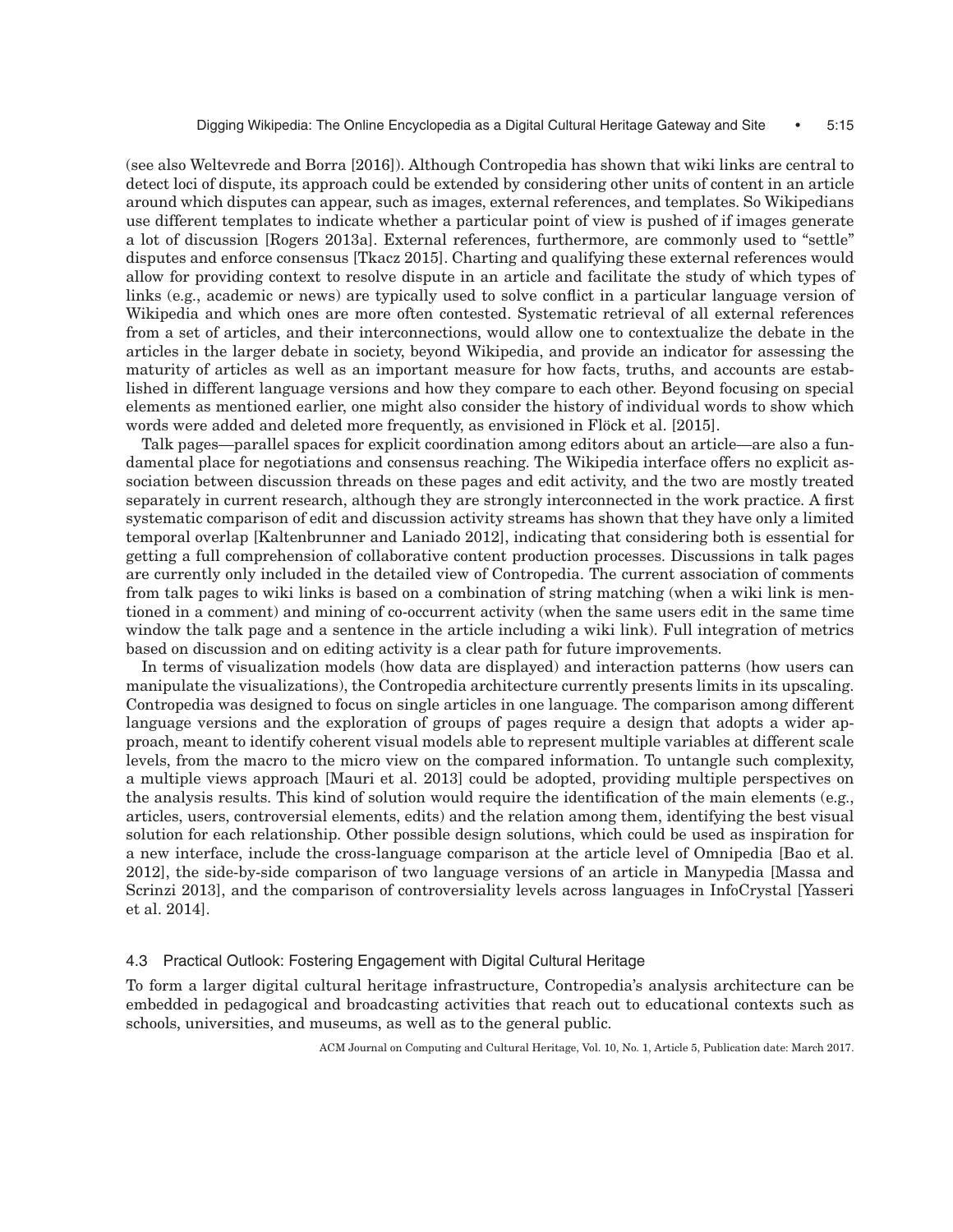#### 5:16 • C. Pentzold et al.

Within the wider field of an active engagement with cultural heritage, historical knowledge usually gets communicated to the general public in the form of apparently neutral discourses providing single versions of facts. Given that many exhibitions, documentaries, or publications about cultural heritage seek to explain what happened and how it happened, in the most accessible and sometimes entertaining way, only few of them show the debates and negotiations behind a specific narrative. In the same way, the general public does not expect cultural or educational media to provide multiple versions of the same story. On that basis, controversies seem to belong only to specialists. It is in this regard that digitally mediated memory work around tangible and intangible heritage, like we find on Wikipedia, challenges the authority of traditional heritage agencies and formats to convey cultural heritage. This is especially visible when it comes to themes of which the opinions and interpretations that enter the public debate seem very sensitive and controversial.

From this backdrop, Contropedia can form part of a wider infrastructure for digital cultural heritage engagement that helps to challenge unique points of view in favor of a comprehensive and inclusive understanding of cultural heritage in both education and communication. To this end, using the interface and analysis provided by the tool can support history educators to encourage pupils and students to think critically about issues of memory, historical knowledge, and heritage traditions and to contribute their points of view and experiences to an ongoing cultural debate. This ties in with some longer-standing approaches to learning that foster critical thinking, encouraging student motivation and engagement, and cultivate active, independent, and creative learners [Council of [Europe](#page-16-19) [1998;](#page-16-19) [Brown and Hay-Edie 2013\]](#page-16-20). Through this, it can become visible to which extent cultural heritage is a negotiation stemming from scholarly historical insights and theories as well as collective commemoration.

More broadly, it can be argued that public communication of cultural heritage should outgrow the limits of national identities and draw people toward each other in a plural and multicultural society with a shared cultural heritage—including the heritage of war and conflict. In this respect, Contropedia shows how different accounts of a particular cultural heritage are constructed and contextualized within systems of value and worth. By allowing the user to navigate through diverse representations and controversies, backward and forward, from one to the other, Contropedia sheds light on the diversity of versions of cultural heritage and gives the opportunity to compare them. Through this, it can put the accounts into context to turn disagreements into constructive and educative materials.

#### 5. CONCLUSION

In this article, we have argued that Wikipedia functions both as a digital gateway to the active engagement with cultural heritage as well as a key contemporary digital heritage site in itself. Building on the double nature of the project, we propose the open source analysis architecture Contropedia to facilitate the study of collaboratively generated participation around cultural heritage. With this, we recognize the position of Wikipedia as an increasingly canonical platform for the documentation and construction of knowledge about material and immaterial cultural heritage that goes beyond other forms of social media in terms of structure, comprehensiveness, and transcultural scope.

Building on that, we have discussed the outlook on an extensive conceptually based, technologically advanced, and practically enrolled infrastructure for advancing the understanding of and engagement with cultural heritage. Regarding the recent academic discourse about the implications of computational techniques for cultural heritage analysis, conversation, and propagation, this emerging infrastructure can help to appreciate the changing ideas of what cultural heritage actually is or should be in contemporary societies [\[Giaccardi 2012;](#page-16-4) [Katz et al. 2011\]](#page-17-3).

Theoretically, we propose the notion of "memory work" to appreciate how present concerns play out in negotiations and disagreements about the heritage of the past across different cultures and ACM Journal on Computing and Cultural Heritage, Vol. 10, No. 1, Article 5, Publication date: March 2017.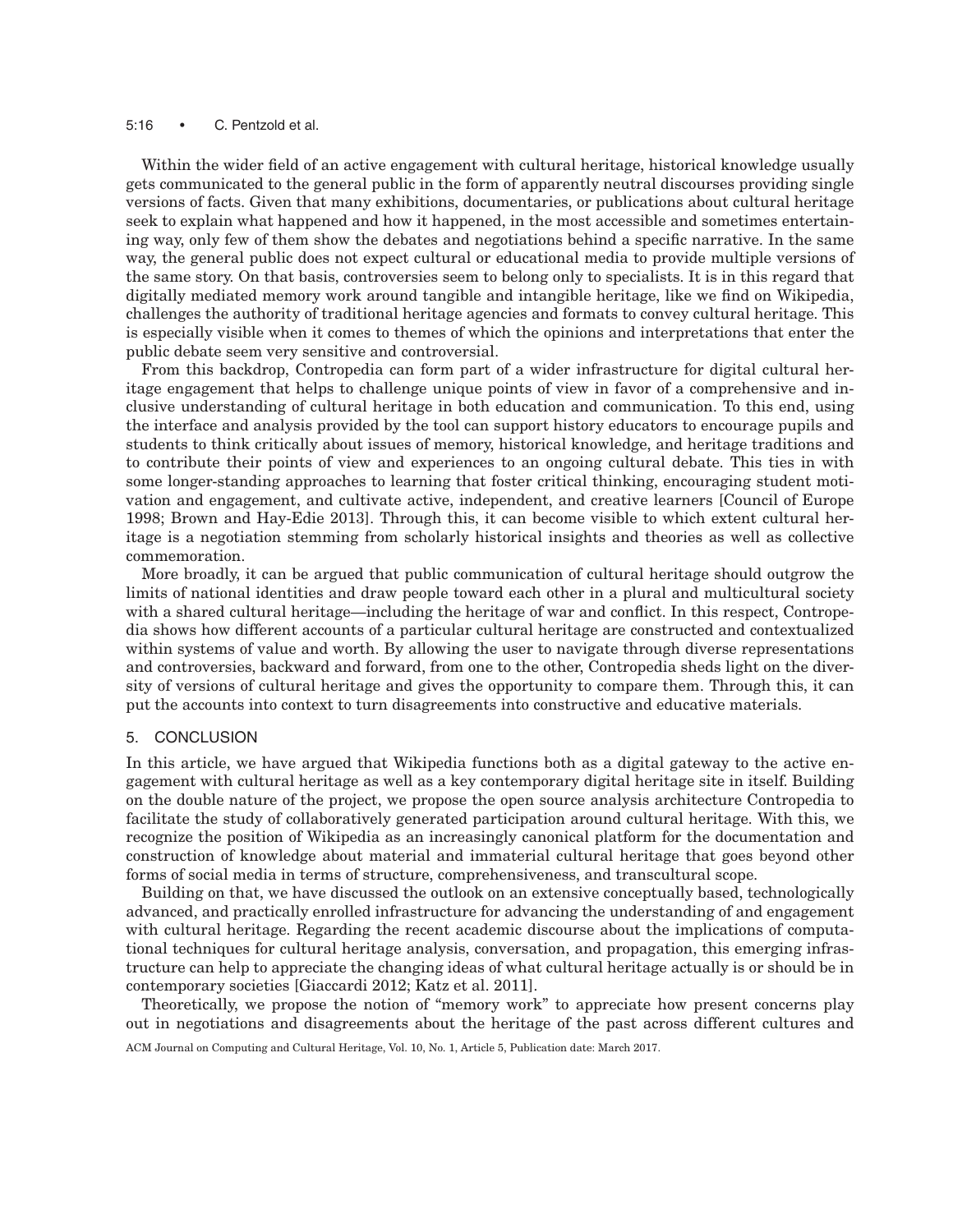linguistic boundaries. Grounded on this idea, Contropedia opens up the creation of encyclopedic articles on historical objects, ideas, events, or persons where volunteer editors contribute and discuss personal understandings, historical insights, and scientific references to construct knowledge around cultural heritage. Technologically, Contropedia offers an outlook in terms of tool development. The analysis architecture groups edits and discussions topically and calculates the loci of negotiations about cultural heritage. Although Wikipedia data is abundant and publicly available, Wikipedia's interface is not primarily designed to facilitate such analysis. Contropedia presents Wikipedia edit and discussion data in analytical interfaces that facilitate the examination of articulated perspectives on cultural heritage. Practically, Contropedia has the potential to become an analytically insightful resource to cultural heritage studies and outreach initiatives. It contributes to ongoing efforts in supporting and managing the use of facilities and applications in the digital heritage sector. Moreover, it can be employed as a powerful tool for public education, providing insights in both the frictions around the formation of perspectives on cultural heritage and the production of knowledge in a key contemporary peerproduced digital heritage endeavor.

#### **REFERENCES**

- <span id="page-16-1"></span>A. Appadurai. 1986. *The Social Life of Things: Commodities in Cultural Perspective*. Cambridge University Press, Cambridge, England.
- <span id="page-16-6"></span>G. J. B. Ashworth Graham and J. E. Tunbridge. 2007. *Pluralising Pasts: Heritage, Identity and Place in Multicultural Societies*. Pluto Press, London, UK.
- <span id="page-16-9"></span>J. Assmann. 2011. *Cultural Memory and Early Civilization: Writing, Remembrance, and Political Imagination*. Cambridge University Press, Cambridge, England.
- <span id="page-16-12"></span>P. Bao, B. Hecht, S. Carton, M. Quaderi, M. Horn, and D. Gergle. 2012. Omnipedia: Bridging the Wikipedia language gap. In *Proceedings of the SIGCHI Conference on Human Factors in Computing Systems (CHI'12)*. ACM, New York, NY, 1075–1084.
- <span id="page-16-7"></span>T. Benton. 2010. *Understanding Heritage and Memory*. Manchester University Press, Manchester, UK.
- <span id="page-16-5"></span>E. Borra, E. Weltevrede, P. Ciuccarelli, A. Kaltenbrunner, D. Laniado, G. Magni, M. Mauri, R. Rogers, and T. Venturini. 2015. Societal controversies in Wikipedia articles. In *Proceedings of the 33rd Annual ACM Conference on Human Factors in Computing Systems (CHI'15)*. New York, NY, 193–196.
- <span id="page-16-16"></span>G. C. Bowker. 2009. Afterword (Memories Are Made of This). *Memory Studies* 2, 1, 119–121.
- <span id="page-16-20"></span>J. Brown and T. Hay-Edie. 2013. *COMPACT: Engaging Local Communities in the Stewardship of World Heritage.* UNDP, New York, NY.
- <span id="page-16-3"></span>P. Burke. 2012. *A Social History of Knowledge II. From the Encyclopaedia to Wikipedia.* Polity Press, Cambridge, England.
- <span id="page-16-14"></span>M. P. Callon Lascoumes and Y. Barthe. 2009. *Acting in an Uncertain World: An Essay on Technical Democracy*. MIT Press, Cambridge, MA.
- <span id="page-16-15"></span>B. Cassin. 2001. Politics of memory on treatments of hate. *Javnost—The Public* 8, 3, 9–22.
- <span id="page-16-10"></span>P. Connerton. 1989. *How Societies Remember*. Cambridge University Press, Cambridge, England.
- <span id="page-16-19"></span>Council of Europe. 1998. *Cultural Heritage and Its Educational Implications: A Factor for Tolerance, Good Citizenship and Social Integration*. Council of Europe Publishing, Strasbourg, France.
- <span id="page-16-2"></span>R. Darnton. 1987. *The Business of Enlightenment. A Publishing History of the Encyclopédie, 1775–1800*. Harvard University Press, Cambridge, MA.
- <span id="page-16-8"></span>A. Erll, A. Nünning, and S. B. Young. 2008. Cultural Memory Studies an International and Interdisciplinary Handbook. De Gruyter, Berlin, Germany.
- <span id="page-16-17"></span>W. Ernst. 2013. *Digital Memory and the Archive.* University of Minnesota Press, Minneapolis, MN.
- <span id="page-16-18"></span>F. Flöck, D. Laniado, F. Stadthaus, and M. Acosta. 2015. Towards better visual tools for exploring Wikipedia article development. The use case of Gamergate controversy. In *Proceedings of the Workshop on Wikipedia, a Social Pedia: Research Challenges and Opportunities*.
- <span id="page-16-13"></span>R. Fredheim, G. Howanitz, and M. Makhortykh. 2014. Scraping the monumental: Stepan Bandera through the lens of quantitative memory studies. *Digital Icons* 12, 25–53.
- <span id="page-16-4"></span>E. Giaccardi. 2012. *Heritage and Social Media: Understanding Heritage in a Participatory Culture*. Routledge, New York, NY.
- <span id="page-16-11"></span>J. Giles. 2005. Internet Encyclopaedias Go Head to Head. *Nature* 438, 7070, 900–901.
- <span id="page-16-0"></span>D. Gillman. 2010. *The Idea of Cultural Heritage.* Cambridge University Press, Cambridge, England.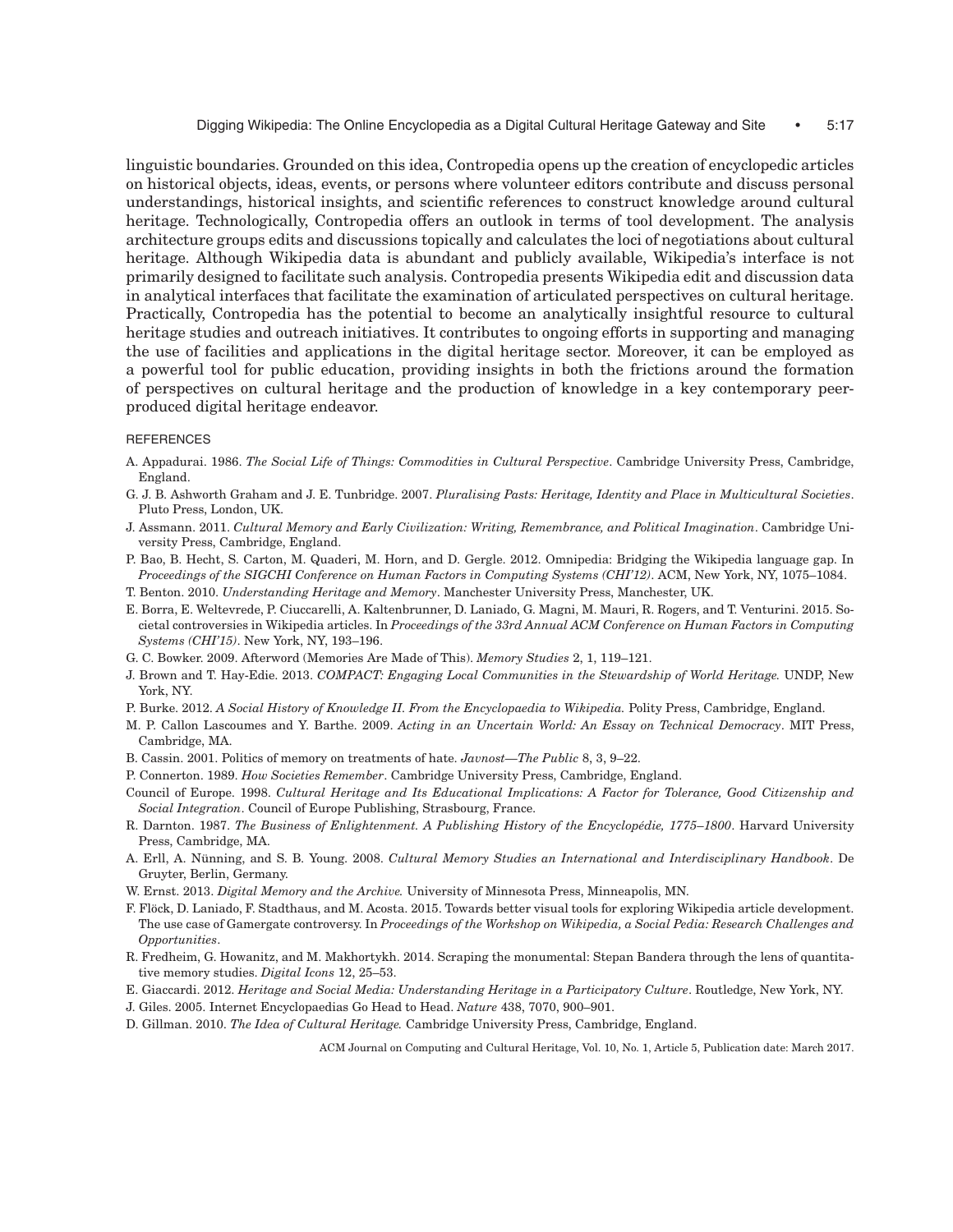#### 5:18 • C. Pentzold et al.

<span id="page-17-11"></span>M. Halbwachs. 1992. *On Collective Memory*. University of Chicago Press, Chicago, IL.

- <span id="page-17-5"></span>R. Harrison. 2009. *Understanding the Politics of Heritage*. Manchester University Press, Manchester, UK.
- <span id="page-17-22"></span>B. Hecht and D. Gergle. 2010. The Tower of Babel meets Web 2.0: User-generated content and its applications in a multilingual context. In *Proceedings of the 28th International Conference on Human Factors in Computing Systems (CHI'10)*. ACM, New York, NY, 291–300.
- <span id="page-17-21"></span>J. Heer and B. Shneiderman. 2012. Interactive dynamics for visual analysis. *Communications of the ACM* 55, 4, 45–54.
- <span id="page-17-8"></span>A. Huyssen. 2003. *Present Pasts: Urban Palimpsests and the Politics of Memory*. Stanford University Press, Stanford, CA.
- <span id="page-17-30"></span>A. Kaltenbrunner and D. Laniado. 2012. There is no deadline. time evolution in Wikipedia discussions. In *Proceedings of the 8th Annual International Symposium on Wikis and Open Collaboration (WikiSym'12).* ACM, New York, NY, Article No. 6.
- <span id="page-17-23"></span>F. Karimi, L. Bohlin, A. Samoilenko, M. Rosvall, and A. Lancichinetti. 2015. Mapping bilateral information interests using the activity of Wikipedia editors. *Palgrave Communications* 1, 15041.
- <span id="page-17-3"></span>J. E. Katz, W. Labar, and E. Lynch. 2011. *Creativity and Technology. Social Media, Mobiles and Museums.* New Museums Publications, Edinburgh, Scotland.
- <span id="page-17-0"></span>T. F. King. 2013. *Cultural Resource Laws and Practice.* Rowman & Littlefield, Lanham, MD.
- A. Kuhn. 2010. Memory texts and memory work: Performances of memory in and with visual media. *Memory Studies* 3, 4, 298–313.
- <span id="page-17-19"></span>D. Laniado, R. Tasso, Y. Volkovich, and A. Kaltenbrunner. 2011. When the Wikipedians talk: Network and tree structure of Wikipedia discussion pages. In *Proceedings of the 5th International AAAI Conference on Web and Social Media*. 177–184.
- <span id="page-17-25"></span>B. Latour. 2005. *Reassembling the Social: An Introduction to Actor-Network-Theory*. Oxford University Press, Oxford, UK.
- <span id="page-17-14"></span>B. Latour and S. Woolgar. 1979. *Laboratory Life: The Social Construction of Scientific Facts*. Sage, Thousand Oaks, CA.
- <span id="page-17-12"></span>C. Lohmeier and C. Pentzold. 2014. Making mediated memory work: Cuban-Americans, Miami media and the doings of diaspora memories. *Media, Culture and Society* 36, 6, 776–789.
- <span id="page-17-27"></span>A. Lowenhaupt-Tsing. 2005. *Friction: An Ethnography of Global Connection*. Princeton University Press, Princeton, NJ.
- <span id="page-17-1"></span>D. Lowenthal. 1985. *The Past Is a Foreign Country*. Cambridge University Press, Cambridge, England.
- <span id="page-17-31"></span>M. Mauri, A. Pini, D. Ciminieri, and P. Ciuccarelli. 2013. Weaving data, slicing views: A design approach to creating visual access for digital archival collections. In *Proceedings of the Biannual Conference of the Italian Chapter of SIGCHI (CHItaly'13).* ACM, New York, NY, 1–8.
- <span id="page-17-26"></span>N. Marres. 2015. "Why map issues? on controversy analysis as a digital method. *Science, Technology & Human Values* 40, 5: 655–686.
- <span id="page-17-17"></span>P. Massa and F. Scrinzi. 2013. Manypedia: Comparing language points of view of Wikipedia communities. *First Monday* 18, 1.
- <span id="page-17-18"></span>M. Mesgari, C. Okoli, M. Mehdi, F. Å. Nielsen, and A. Lanamäki. 2015. "The sum of all human knowledge": A systematic review of scholarly research on the content of Wikipedia. *Journal of the Association for Information Science and Technology* 66, 2, 219–245.
- <span id="page-17-13"></span>M. Messner, and J. South. 2011. Legitimizing Wikipedia: How US national newspapers frame and use the online encyclopedia in their coverage. *Journalism Practice* 5, 2, 145–160.
- <span id="page-17-7"></span>Rob Roblimo Miller. 2004. Wikipedia Founder Jimmy Wales Responds. *Slashdot.* Retrieved February 10, 2017, from https://slashdot.org/story/04/07/28/1351230/wikipedia-founder-jimmy-wales-responds.
- <span id="page-17-24"></span>M. Miquel-Ribé and D. Laniado. 2016. Cultural identities in wikipedias. In Proceedings of the 2016 7th International Conference *on Social Media and Society (SMSociety'16)*. ACM, New York, NY, Article No. 26.
- <span id="page-17-10"></span>J. K. Olick and J. Robbins. 1998. Social memory studies: From 'collective memory' to the historical sociology of mnemonic practices. *Annual Review of Sociology* 24, 1, 105–140.
- <span id="page-17-15"></span>M. O'Neil. 2009. *Cyberchiefs: Autonomy and Authority in Online Tribes*. Pluto Press, London, UK.
- <span id="page-17-29"></span>J. Parikka. 2012. *What Is Media Archaeology?* Polity Press, Cambridge, England.
- <span id="page-17-16"></span>C. Pentzold. 2009. Fixing the floating gap: The online encyclopaedia Wikipedia as a global memory place. *Memory Studies* 2, 2, 255–272.
- <span id="page-17-20"></span>H. S. Rad and D. Barbosa. 2012. Identifying controversial articles in Wikipedia: A comparative study. In *Proceedings of the 8th Annual International Symposium on Wikis and Open Collaboration*. ACM, New York, NY, Article No. 7.
- <span id="page-17-4"></span>R. Rogers 2013a. Wikipedia as cultural reference. In *Digital Methods*, R. Rogers (Ed.). MIT Press, Cambridge, MA 165–202.
- R. Rogers. 2013b. *Digital Methods*. MIT Press, Cambridge, MA.
- <span id="page-17-9"></span>R. Samuel. 2012. *Theatres of Memory: Past and Present in Contemporary Culture*. Verso, London, England.
- <span id="page-17-6"></span>C. Sandis. 2014. *Cultural Heritage Ethics: Between Theory and Practice*. Open Book Publishers, Cambridge, England.
- <span id="page-17-2"></span>L. Smith. 2006. *Uses of Heritage*. Routledge, New York, NY.
- <span id="page-17-28"></span>I. Stengers. 2010. *Cosmopolitics*. University of Minnesota Press, Minneapolis, MN.